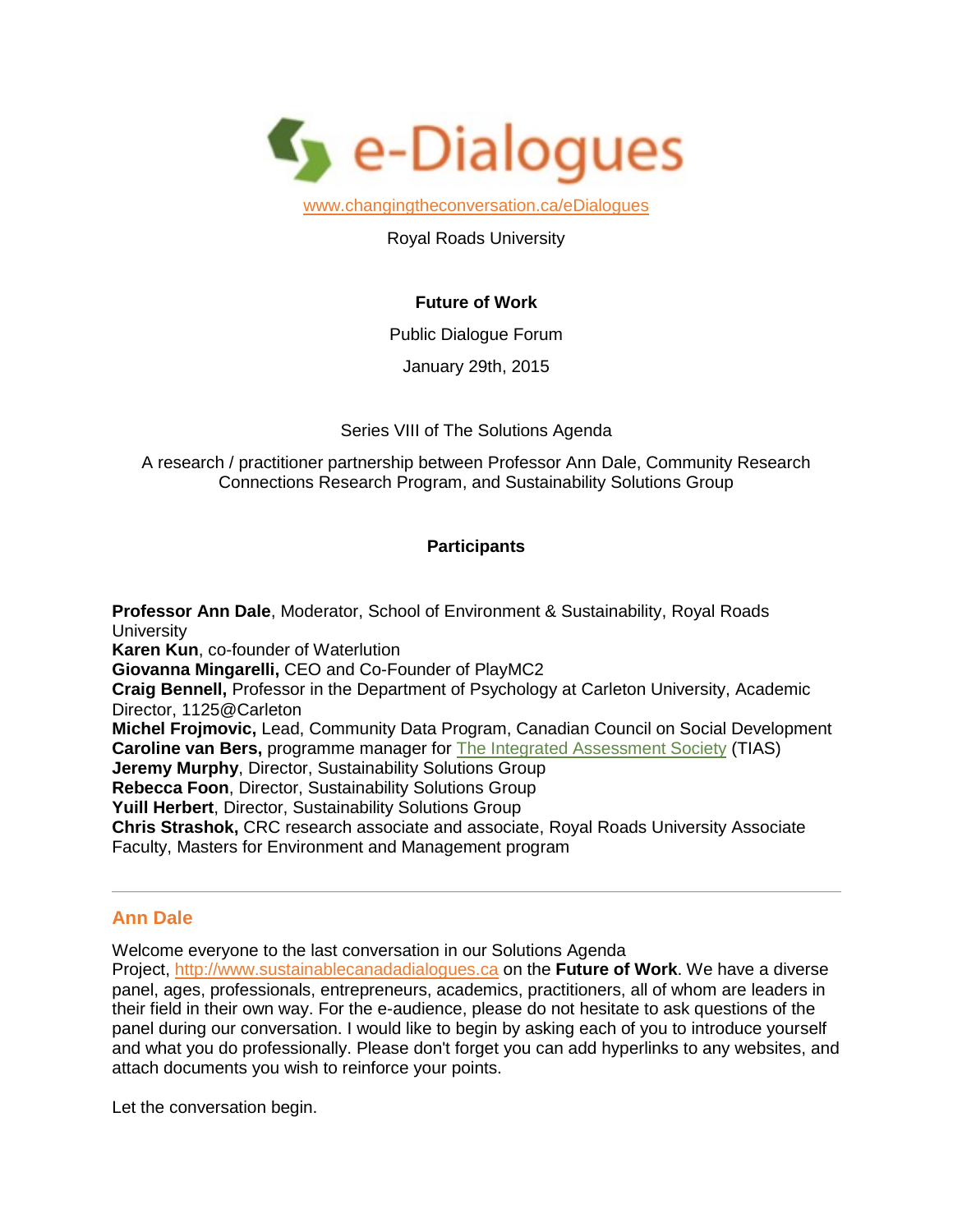# **Chris Strashok**

My name is Chris Strashok, I am a research associate with Ann and I also do both process and system simulation modelling. I have been lucky enough to work for myself out of my home for the last 6 years giving me the opportunity to be close to my wife and three children.

I am very excited to be talking about different modes of work and how this space could evolve in the future.

#### **Jeremy Murphy**

Hi folks!

I'm Jeremy Murphy, in Vancouver. I'm a Director with Sustainability Solutions Group and Co-Founder and Director with HiVE Vancouver coworking space.

I'm an urban planner, sustainability and climate change specialist, and facilitator. SSG does a lot of community plans involving climate change and sustainability angles. We work mostly with small to medium size towns.

The HiVE is in its 4th year of operation and has over 100 current members and over 400 members and alumni. We have a collection of sustainability businesses and NGOs, programming and tech outfits, web designers, bookkeepers, architects, you name it.

### **Michel Frojmovic**

Peggy Taillon, the President of the Canadian Council on Social Development [\(http://www.ccsd.ca\)](http://www.ccsd.ca/), asked me to step in today on her behalf. Peggy loves participating in these e-dialogues but is unable to make this one.

I'm a professional urban planner and project manager with 20 years experience in Canada and the world delivering public and non-profit sector projects in the areas of strategic planning, monitoring & evaluation and policy analysis. I've worked with CCSD since 2005, helping to build and deliver the CCSD's innovative Community Data Program (http://www.communitydata.ca), helping community sector organisations bring evidence into their work. I also founded a microenterprise called Acacia Consulting & Research [\(http://www.acaciaconsulting.ca\)](http://www.acaciaconsulting.ca/), established in 1999, to help urban, municipal and community-based organizations make better use of data, information and knowledge in order to inform policy and effect change.

Since graduating from university in 1993, the diverse and unpredictable career path on which I've traveled has not involved a single "real" job (in my parent's sense of the concept).

### **Karen Kun**

Hi, I am Karen Kun, from Waterlution, where we work with young leaders across Canada.

# **Giovanna Mingarelli**

Hi everyone, I'm Giovanna Mingarelli: a tech entrepreneur, crowdsourcing enthusiast and digital nomad. I'm fortunate to have spent the last five years running two international, virtual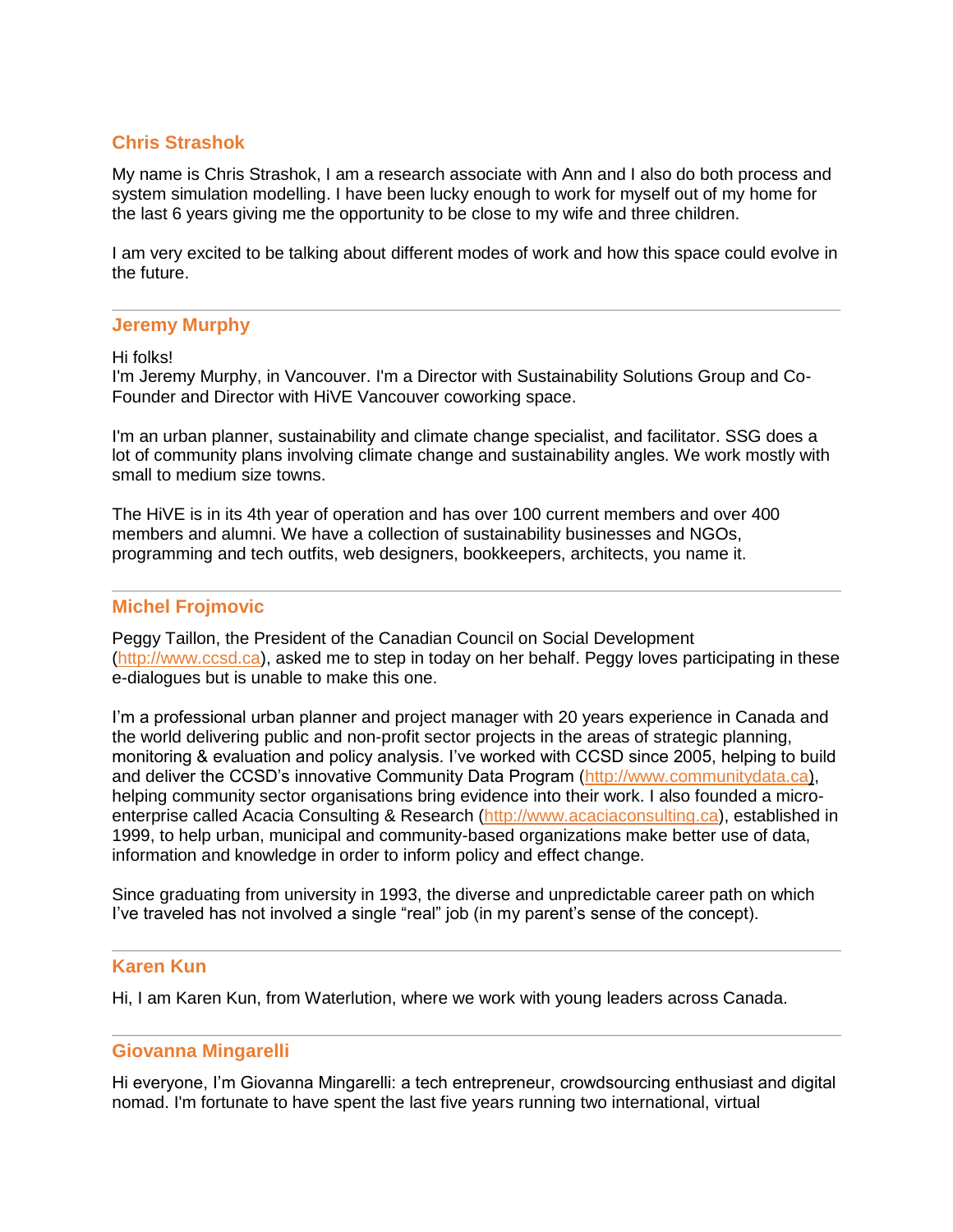companies. The first, M&C Consulting, is a communications consulting company where I have spent the last three years working in between Ottawa, Canada and Geneva, Switzerland. My second company is a tech startup called PlayMC2 – our team is distributed between Ottawa, Montreal and Toronto - delighted to be here today!

#### **Rebecca Foon**

Hi everyone, my name is Rebecca Foon. I am a director with Sustainability Solutions Group and am also a cellist (I have also been working from home for the last 6 years). Thank you so much for taking part in this conversation - I am really looking forward to this dialogue on the future of work.

#### **Ann Dale**

Welcome, everyone, you can see the diversity of experiences among our panellists with their introductions. Just waiting for Craig and Caroline to introduce themselves.

#### **Yuill Herbert**

And Yuill Herbert, also working with Sustainability Solutions Group.... Currently on Hornby Island in the Juan de Fuca Straight with 12 degrees. A good place to work from!

# **Ann Dale**

You are indeed evil, welcome, Yuill. It is about -15 degrees here, but we just cleared a small skating rink on the lake with a young friend!

#### **Craig Bennell**

Thanks, Ann. Very happy to be participating in my first on-line conversation. Looking forward to chatting with all of you over the next couple of hours.

My name is Craig Bennell. I am a Professor of Psychology at Carleton University and I have recently taken on the role of Academic Director in 1125@Carleton, Ottawa's Living Laboratory [\(http://carleton.ca/1125/\)](http://carleton.ca/1125/).

In my academic life, I study policing. Most of my studies relate to police decision making in someway, either at a macro level (how do police agencies adapt to change to ensure their sustainability) or a micro level (how does a police officer make an appropriate use of force decision).

In my role as Academic Director in 1125@Carleton, I try to facilitate campus-community research collaborations. The goal is always to identify important problems that need to be solved and to bring relevant stakeholders together (usually from the campus and the community) to co-create more sustainable solutions.

As a university educator I'm very interested in today's conversation. I obviously feel some responsibility for preparing our students for the workforce and I think professors need to understand (much better than we currently do) what this means for how and what we teach our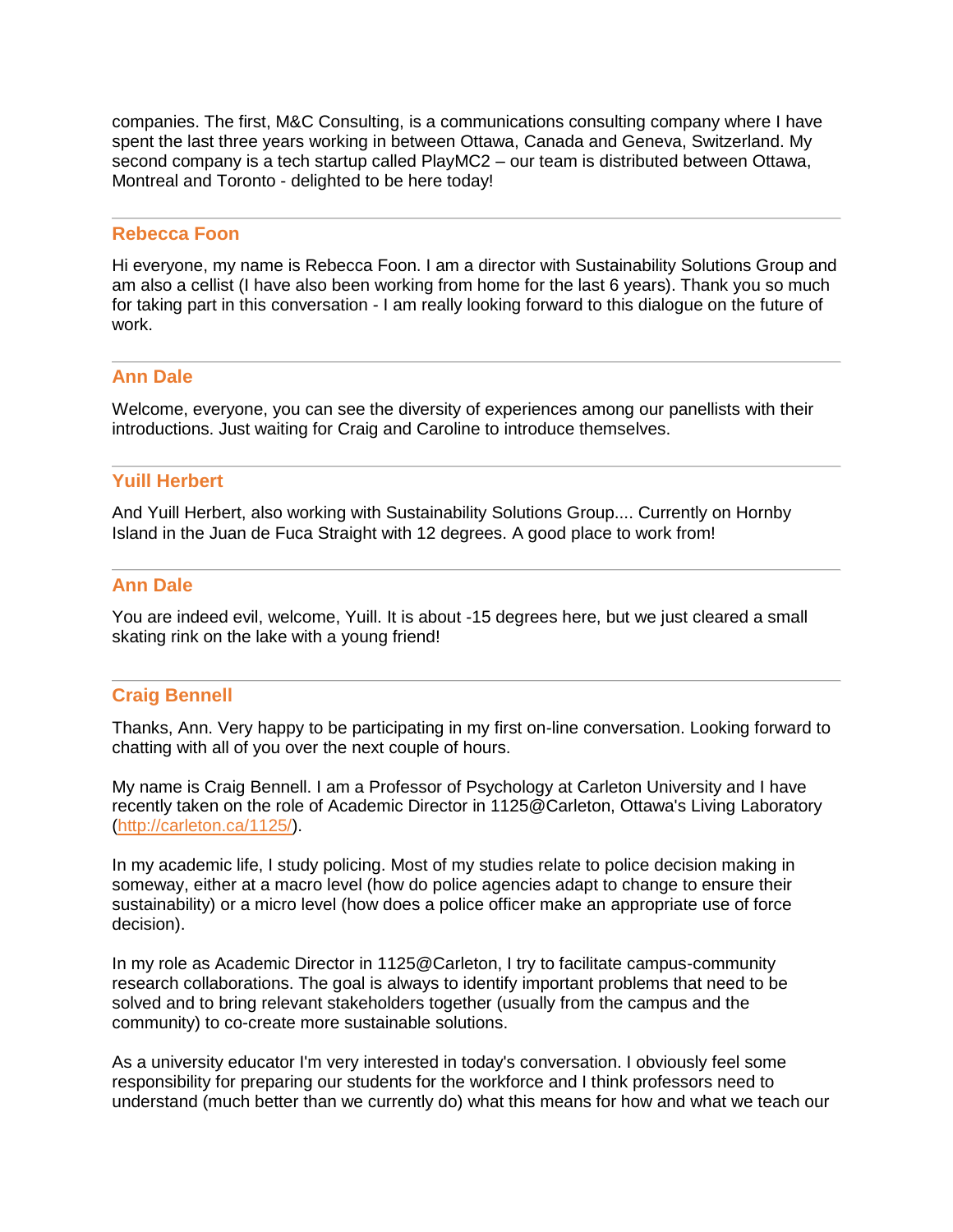students. Since taking on my role in 1125, I have become particularly interested in how we might go about complementing classroom learning with some of the core "design thinking" skills that may better prepare our students for the workforce.

### **Caroline van Bers**

Good morning/afternoon to everyone,

My name is Caroline van Bers and I am joining you from Germany where it is dinner time, but that's ok because this dialogue allows me to eat and read at the same time. I am working from home as well. My work is generally in the promotion of sustainable development in multiple contexts and arenas. For the past 10 years I have worked with the Integrated Assessment Society. We support the practitioners and scientists that use integrated assessment methods and tools to address complex socio-environmental issues with the longer term objective of sustainability. My particular interest is the food sector but I have also worked a great deal in water management and climate change adaptation.

I hope to bring the European perspective to the discussion today. This is my first e-Dialogue so many thanks to Ann for inviting me.

### **Ann Dale**

Thank you everyone.

The nature and mode of work is continually shifting, what skills will young people need to respond to this shifting landscape?

# **Giovanna Mingarelli**

Great question, Ann. To start, I think there are three things we should pay attention to when thinking about what skills young people will need to respond to the shifting nature of work, which are highlighted in a recent report by PwC

[http://www.pwc.com/en\\_CA/ca/directorconnect/directors-cut/publications/pwc-millenials-in-the](http://www.pwc.com/en_CA/ca/directorconnect/directors-cut/publications/pwc-millenials-in-the-workplace-2014-05-en.pdf)[workplace-2014-05-en.pdf](http://www.pwc.com/en_CA/ca/directorconnect/directors-cut/publications/pwc-millenials-in-the-workplace-2014-05-en.pdf) about millennials in the workplace.

Work/life flexibility: Millennials - these are people between the ages of 15 and 30 - put high value on learning and development opportunities, being thanked and appreciated for their efforts and being provided with flexibility in terms of how and when they work.

Use of technology: Social media is at the core of Millennial daily engagement. It's how they connect and network, mobile or otherwise. What this results in is a group of young people wanting to be part of a diverse team, learn new things every day, have more flexibility to manage their lives and interact with people through social media.

Ongoing feedback/appreciation: Millennials often look for immediate feedback and approval in the work they're doing - so it's good to create positive feedback loops, whether that be in person or virtual.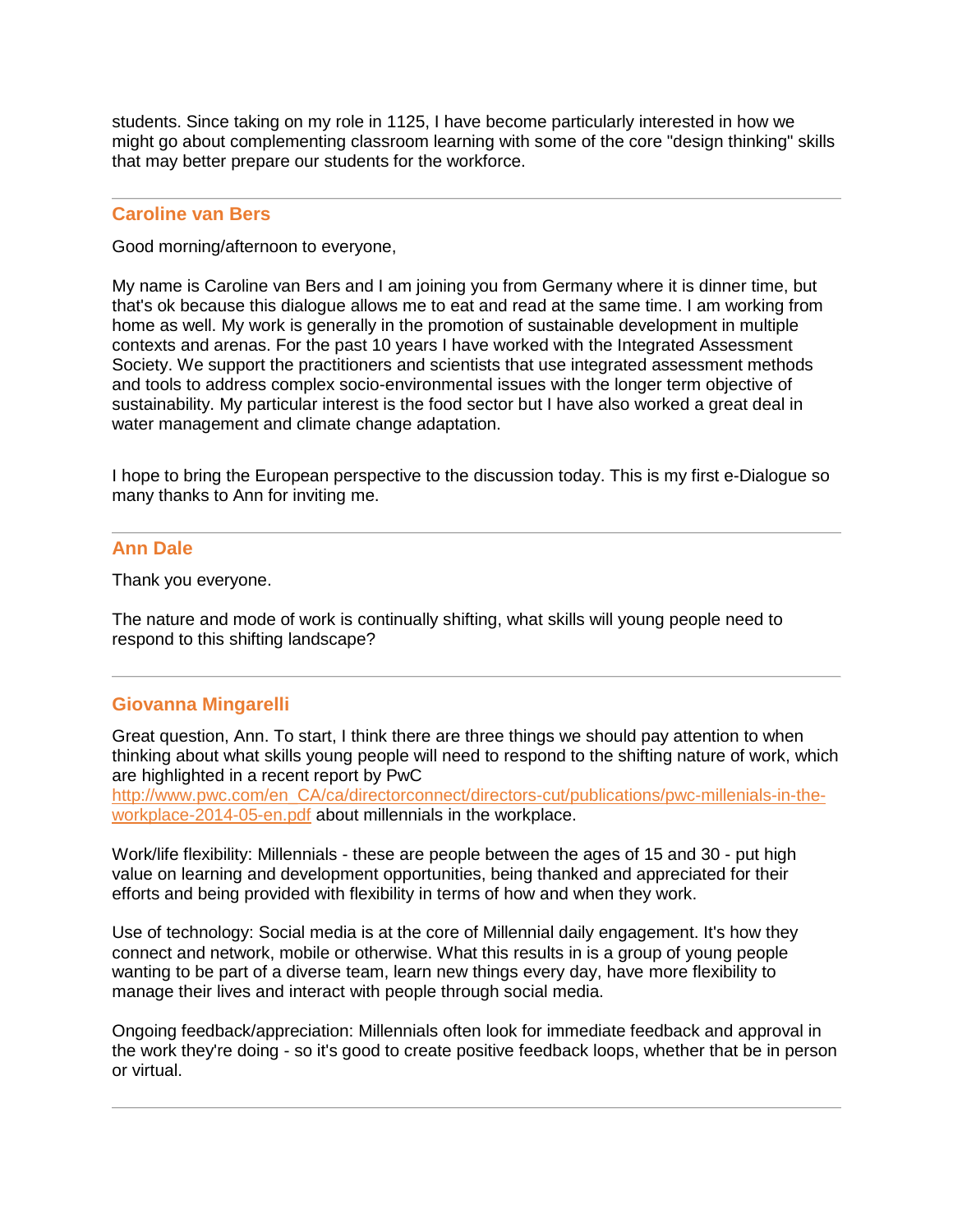# **Michel Frojmovic**

What skills will young people need? Certainly, a whole heap that were never taught in school. Aside from the usual tech-savviness, other tougher skills include:

- 1. Ability to work both independently (with limited supervision) and collaboratively (in teams)
- 2. A high degree of adaptability applying skills in creative ways, not being hung up on official job titles
- 3. A capacity to live with uncertainty no clear career path, no fixed retirement date and no pension

### **Rebecca Foon**

Totally agree, and to add to these:

Forward thinking, being brave to take intelligent risks, striving for continual innovation, being open and looking for ideas everywhere and sharing these ideas (through exchange and reinterpretation with others which can lead to unexpected and innovative outcomes) and being committed to continually challenging oneself around pushing the boundaries and definition of sustainability forward and finding innovative ways of doing so within ones work...

# **Craig Bennell**

I see it mentioned here, and have heard many speak of it recently...this ability/willingness to take risks seems to be a key ingredient...not sure that this is more important now than it was in the past, but I certainly hear more about the value of taking risks. Is this an important skill? I'm curious what the entrepreneurs think of this.

# **Karen Kun**

I agree, always has been needed, Craig, yet I feel smaller government budgets (where a lot of employment has existed in Canada over last many decades as one example), and more competition in business is making this more and more important.

What I would like to see: in classes (let us say University), that 1/3 or a course is taught, next 1/3 project ideas are shared, developed based in the course material, working groups take these on, and finally the last third is about the students leading the course (being asked to creativity enliven the topic. I know devil in the details and am using broad brush strokes yet this type of gradual student leadership (and collective leadership as they work in teams).

### **Michel Frojmovic**

The ability to handle a Risk-Taking environment is a huge deal. Young professionals entering a fluid work environment, where job security and a retirement pension are assumed to be historical artifacts, must contend with a continuous level of background risk. Depending on personalities, this can be very disruptive. Entrepreneurial risk-taking - doing things in a way that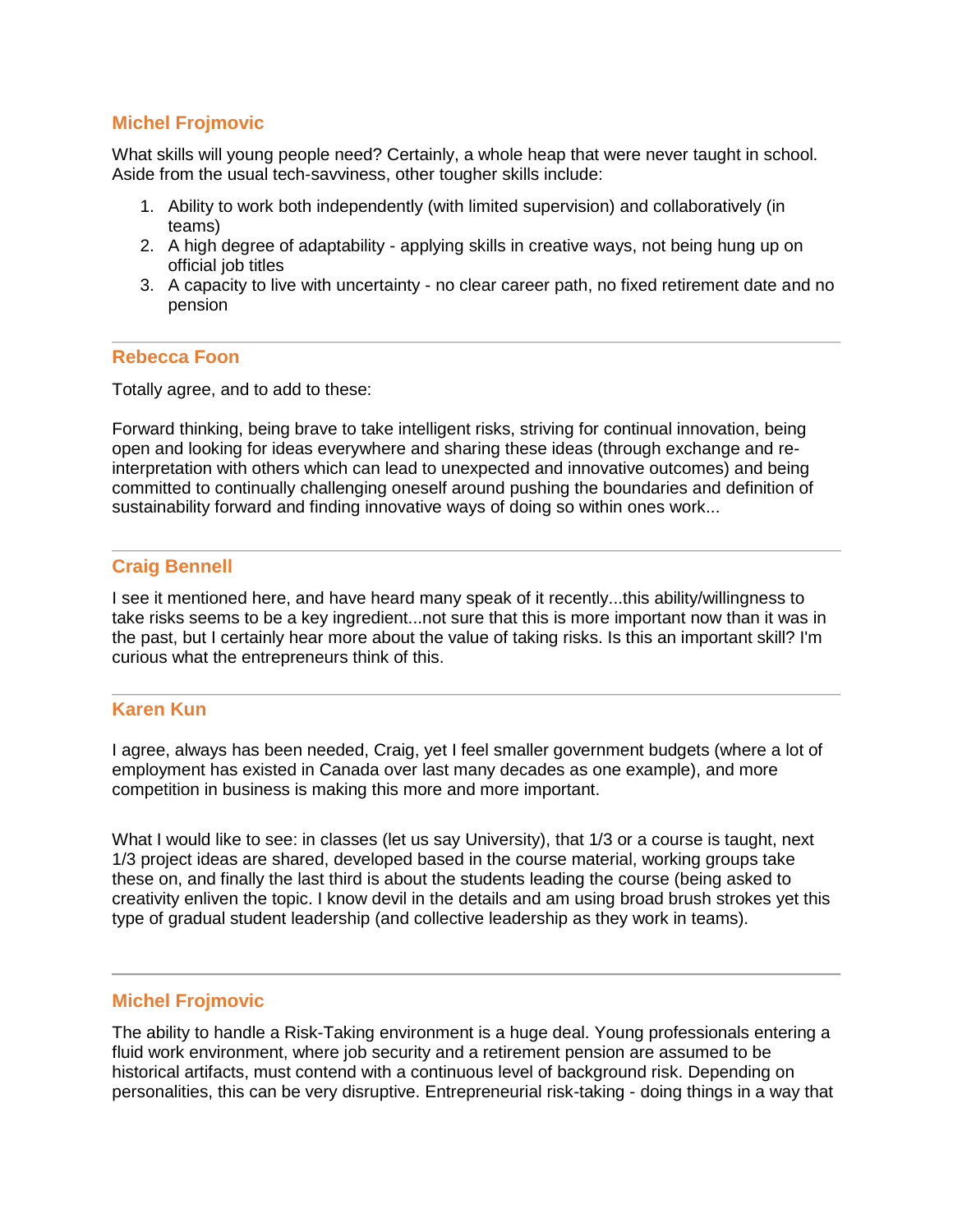no one else is doing - is another level of risk-taking that is necessary in a competitive work environments in the non-profit, public and private sectors. Again, the demands posed by risktaking can be very distracting from other priorities.

### **Caroline van Bers**

Re. Risk taking. I agree but the higher the risk the higher the potential loss or failure. In any case I do not know to what extent that this has a place in a healthy work environment.

# **Karen Kun**

Building off of Michel's points and connected to what I shared just now, I think the working independently is HUGE yet many don't truly know what that means. I believe a lot of emphasis needs to be placed on self-direction and trying new things...as young as possible (this increases risk tolerance). Another piece is cross-sector dialogue and skills (hosting, facilitating, convening) complex conversations, and building on that is a wide cross-section of people in your network.

# **Michel Frojmovic**

Great point Karen. In many ways, the old folks (anyone over 40?) are underutilizing the next generation. We're too often imposing traditional workplace models, because that's what we inherited. That traditional model can act as a bit of straitjacket.

# **Craig Bennell**

Craig here. I think Michel's comment "a whole heap that were never taught in school" reflects the sorts of skills that are now essential. Things change so quickly...to stay cutting edge young people will need to be able to adapt equally quickly...and regularly seek opportunities to continue their learning. Traditional training (i.e., what they learned in college or uni) will only take them so far. It applies to my job (as my grad students continually teach me the newest stats methods that I never heard of in grad school) and certainly the policing profession (where officers in the field now weren't trained at all in areas such as national security, interacting with the mentally ill, etc.). Imagine the pace of change is even quicker in other sectors (e.g., IT).

# **Michel Frojmovic**

Clearly, what the contemporary workplace demands of young people is incredibly daunting. Amazingly, I meet so many young professionals and recent graduates who fit quite comfortably into this new dynamic. At the same time, we risk creating a divide between those who can achieve the impossible, and everyone else who may be more risk-averse, and less mentally/psychologically equipped.

#### **Ann Dale**

Michel raises a key point, underutilization. I often refer to under employment, over employment and unemployment, and often think of how Norway to address this issue, Caroline, I believe it is Norway, moved to a four-day week, with very little opposition?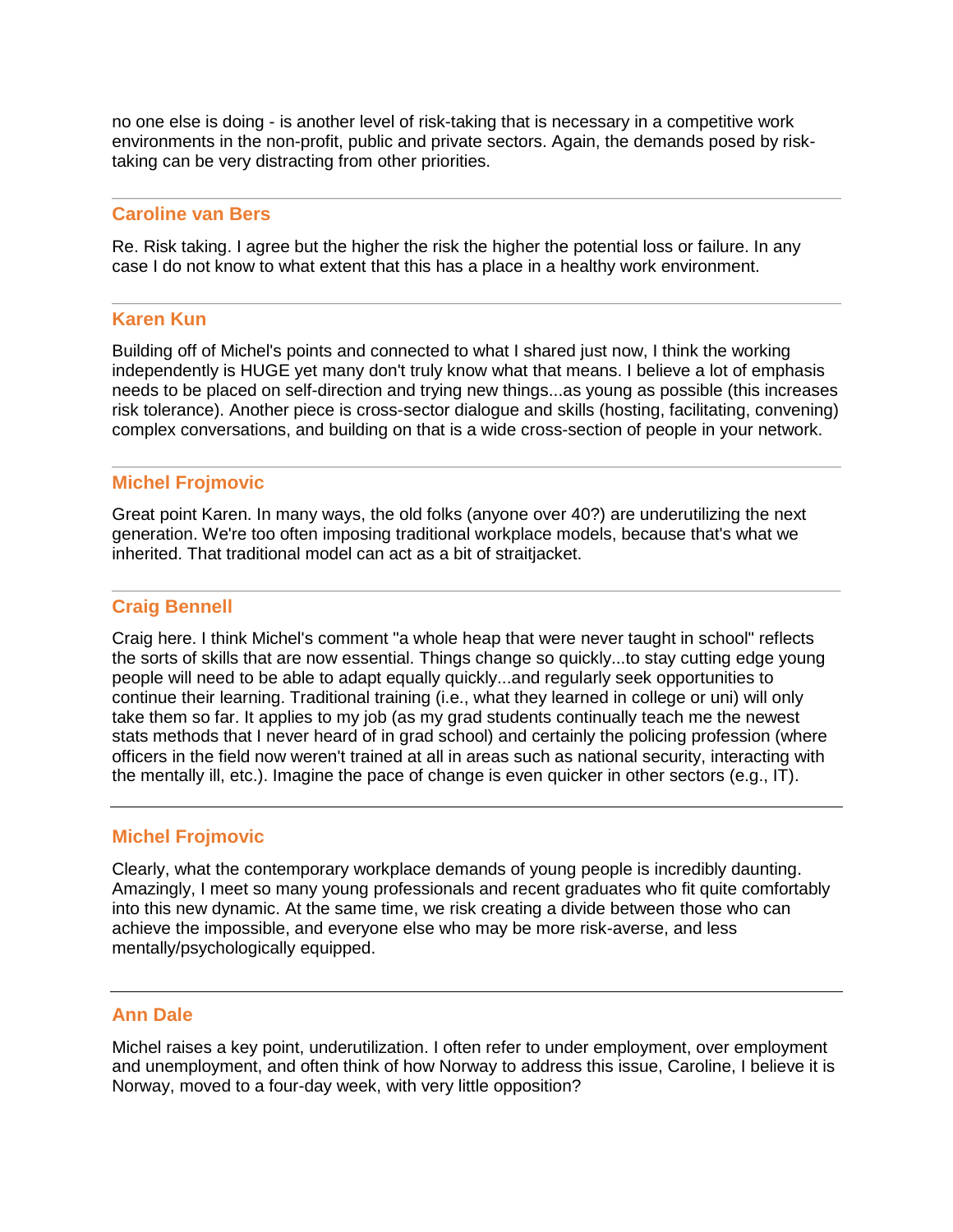#### **Caroline van Bers**

Yes Ann. In Norway the average work week is 33 hours and in the Netherlands employees also have the option in most cases of a 4 day work week. It has been very successful and people are generally happy with this. To what extent this influences the labour force and employment, I cannot say but look into it.

#### **Craig Bennell**

I vote for a 4 day work week! Extra time with family and more time for fun...I think you'd come back to work more energized and ready to work hard. Thinking back to the first question...this ability to balance life and work is also key I think...and increasingly so...not only to increase work productivity, but for general well-being.

### **Chris Strashok**

For sure! That is the main reason I created a space for myself to work from home. We also homeschool our children. So as a family unit we around each other alot, creating more space for connection and bonding.

#### **Jeremy Murphy**

It's interesting that many, if not all, of us work from home, at least part time. I split my work between the HiVE and home. I feel that this is a luxury that not many people have. It may increasingly be the case with increased connectivity, but there is no replacement for face-toface interaction and most employers require presence.

# **Michel Frojmovic**

There are two very polar opposite forces at work - the highly collectivist/structured 4 or 5 day work-week with 6 weeks of guaranteed holiday enjoyed by all citizens concurrently, and the extreme-flex environment of working wherever and whenever you want, as long as the job gets done. It would be ideal to have both from which to choose.

### **Karen Kun**

I know many large banks in Canada have been experimenting with flex-time and had successes and failures.on the whole, form what I have heard, is that 4-5 set hours of availability need to be in place for large institutions/departments to function.

#### **Ann Dale**

Craig, you reminded me of something. When I was in university we thought by 2000 that even in traditional workplaces people would be able to work from choice, either from home or the office, ideally a combination of both. I am hearing how important working from home is for all of us, but we need an individual/collaborative balance.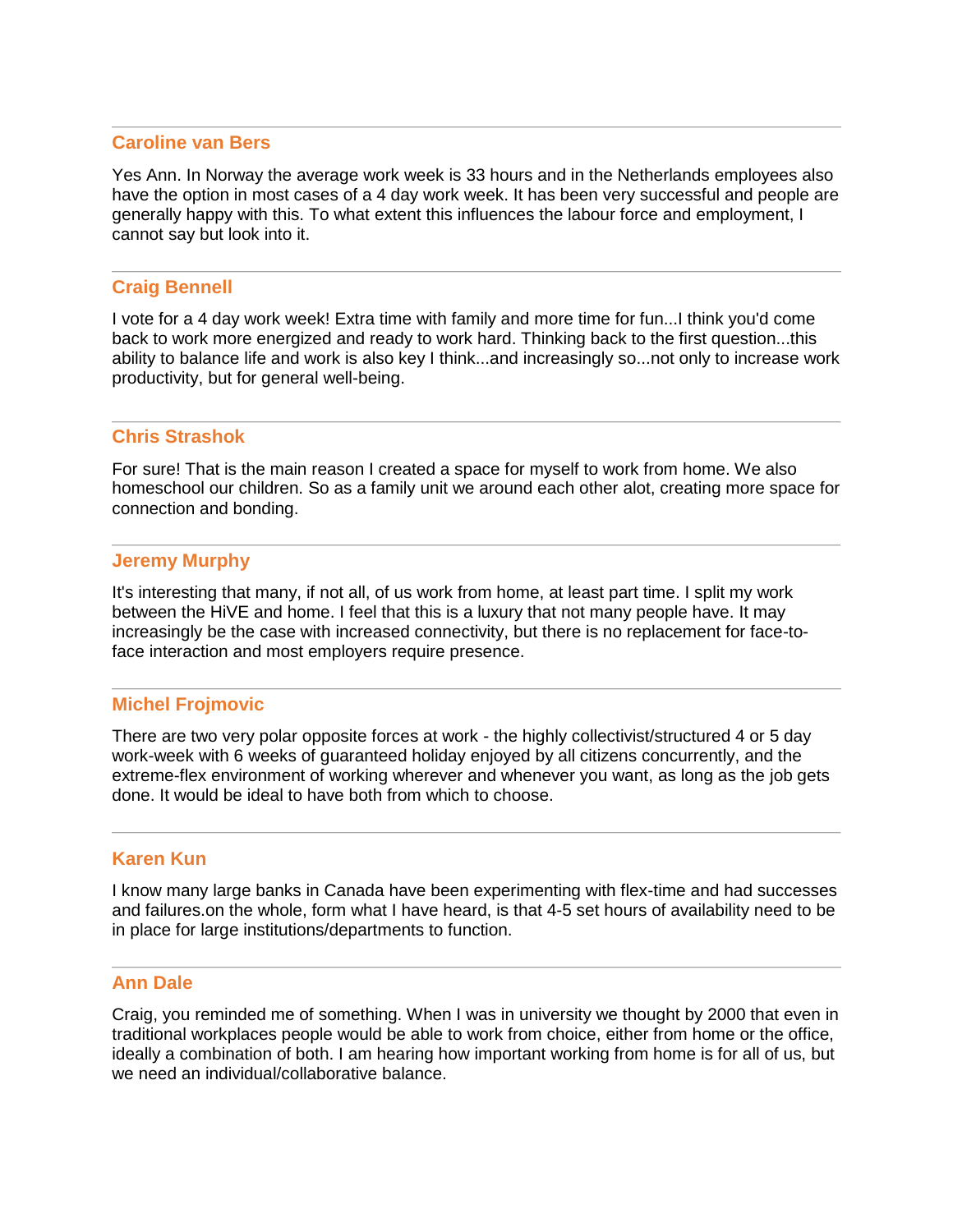From the 1980s, when a civil servant, my staff were always able to work one day a week from home, as I did. I knew their productivity and I would argue their creativity increased. I was one of the few managers who trusted their people, this was the argument, how can you assess their productivity? When I was considering leaving government in the early 1990s, I was being interviewed for a senior positions and I stated how important it was to have a work place with flexible and adult like options, and was told it was not possible. I then left government, and for other reasons.

# **Craig Bennell**

It seems to me that the soft skills are becoming increasingly important...being able to adapt, be flexible, work with a range of people in a range of settings...whether physical or virtual. Being able to keep up with the fast pace of change, technical or otherwise.

# **Chris Strashok**

Craig, I completely agree that soft skills are becoming more and more important. Our schooling system was designed to teach hard skills in the exact same way so that individuals can come out of school and be able to participate in well defined industries that had a specific skill set. As we are all seeing this is not the case any more.

I think when we are talking about soft skills we need to focus on the development of the person, helping them to mature into a fully functioning adult (which I know is vague) so they have the ability create their own path.

# **Karen Kun**

Karen here - what I currently see if three types of young people (in general, the age I am referring to is 20-30 year olds)

- 1. those that have sensed how to be ahead of the curve and spend time with entrepreneurial ventures (their own or others)
- 2. those that believe they will apply for jobs in their field and sooner or later be successful and
- 3. those that are aware or becoming aware of point 1, yet are not entirely sure how to position themselves (especially if they are not/have not been digital/business focused as this is where a lot of entrepreneurs spend time).

# **Jeremy Murphy**

I agree with Karen. People really don't know what it means to work independently and take the lead on their work. As a small company with expectations of workers to become owner/members (we're a workers cooperative), we need future Directors who are capable and understanding of what it means to be self-directed.

(Also, Hi Karen - it has been a while!)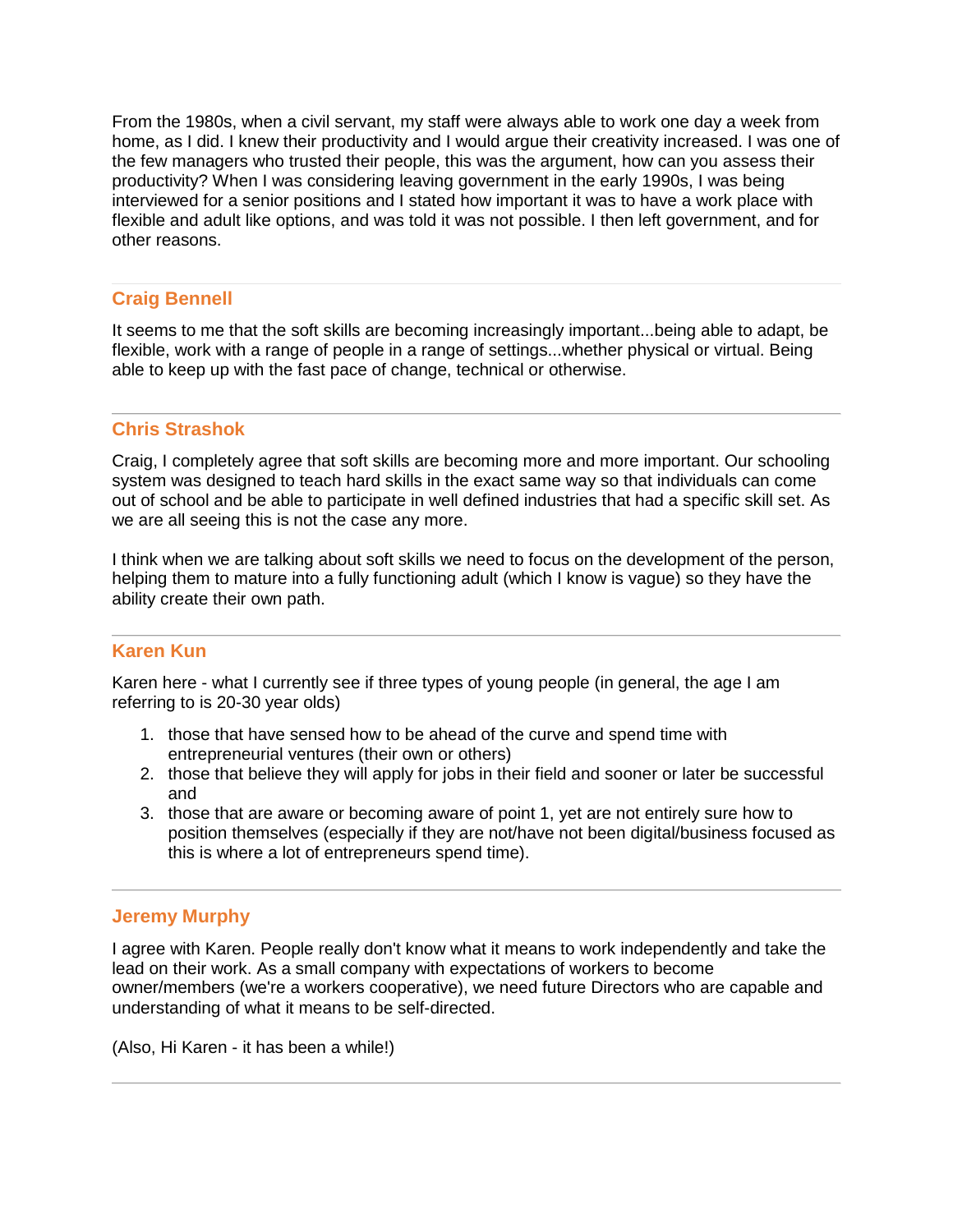# **Yuill Herbert**

The general trend of reduction of and backlash against unions and unionised workplace means the decline of stable, lifelong jobs for everyone. This, I think, results in winners and losers. Those who are adaptable, ambitious and have access to resources will accumulate wealth and the others will be at the mercy of the currents of the labour markets. One of the key tasks facing young people is therefore redefining security of work for these times and understanding the role of unions in achieving that security. I think one of the skills that is therefore critical is the ability to work collectively and to build social movements in some form to reclaim the way in which markets and societies allocate work. Otherwise even those who are successful in the fractalised workplace are at threat from de-stabilised societies in which there is work available, but it is marginal and insecure work.

The most important skill, if I can call it that, is the ability to see beyond each individual situation to the collective.

# **Jeremy Murphy**

I feel like the answer to the question depends on the sector. Tech will have different needs than construction or defense or retail.

There are a few qualities that come to mind that I feel will be typically useful for most vocations, however:

-good communication: well-spoken, articulate conversation will be an asset in an increasingly dumbed-down literacy.

-ability to effectively use social media: full effect, understand audience, understand messaging

-business and emotional intelligence: ability to relate to/understand different generations, types of workers

adaptability, flexibility

-diverse skill sets (tech, software, communication, facilitation, ability to find efficiencies without losing quality)

# **Caroline van Bers**

I agree with most of what is being said. I see that young people are fearful of losing their jobs (those that have one) and tend to be more obedient, in addition to all the other skills and qualities mentioned. The alternative is of course going independent but that often requires an entrepreneurial nature which is not natural to everyone and can only to some extent be learned. And I guess this is something we are addressing later in the discussion so I will not say more than that now.

### **Karen Kun**

Caroline - I agree, not everyone is meant to be an entrepreneur and there will continue to be jobs in the future, yet the landscape is changing. I think schools need to play a role in student self-discovery--which is trying out ideas, as projects first and potentially as companies (or NGOs). Developing entrepreneurial skills, so that one can pivot or lead, while in a job are also crucial for the future of productivity. I think it would be very useful for 24-25 years old (roughly) to be able to say, with confidence "I am an entrepreneurial thinker", or "I am an entrepreneur",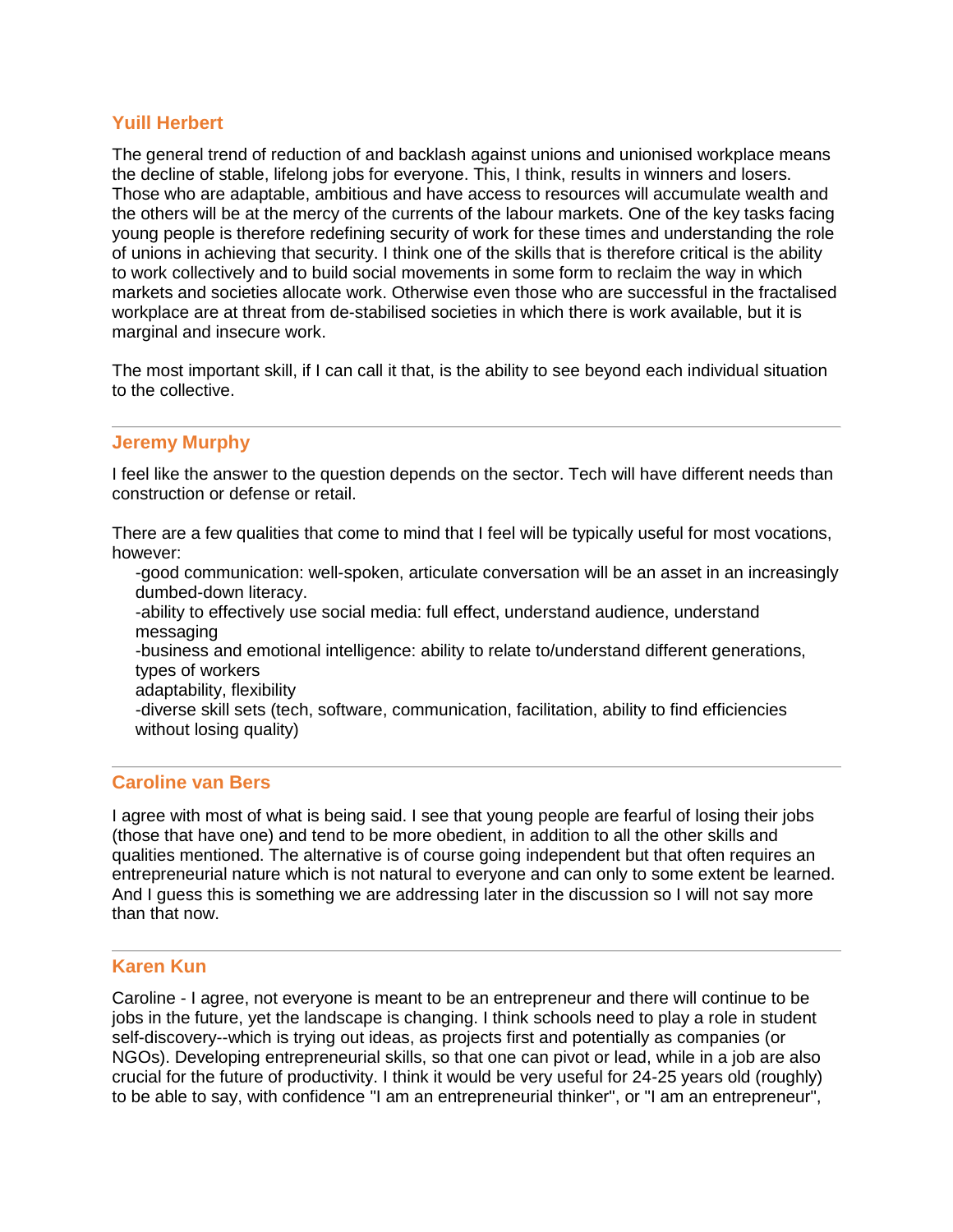or "I am great, with these skills, within this type of team". In my world, I see it taking (in my opinion) way too long for that self-discovery and a lot of turmoil in process (as young people try to be something they are not)

# **Chris Strashok**

For me I also think the evolution of new ways of working are linked to how our education systems evolve or in some cases do not evolve.

# **Jeremy Murphy**

I think it's interesting that the conversation is focusing on millenials and young people - maybe we're thinking of what work looks like way into the future - but things are changing for older workers too. Expectations on their technical savvy is increasing, their workplace dynamic is changing, their social norms are changing... This is a lot to adapt to.

# **Ann Dale**

That is a pretty impressive list of critical skills that are needed, and I wonder if I would thrive in such a work place if I was younger, as believe it or not I used to be very shy? It seems to me that you are all collectively engaged in a very different workplace than the one I entered (and I am not going to say how long ago), and that there is a great degree of creativity and innovation needed. Creative work, as a researcher and a writer, and one who works beside a beautiful lake in the bush, is often lonely. Yuill mentioned the ability to work collectively, to me that also involved collaboration, thus, is access to collective work spaces some of the time important? Another question, and our second.

What are the constraints of such fluidity in the changing workplace?

# **Yuill Herbert**

Neoliberal globalisation (particularly the loosening of restrictions of investments) is a significant challenge as capital can shift production (and work) around the globe with very little transaction costs, again creating insecurity. Insecurity and the quiet and loud stress on family, mental health and so on imposes is a major constraint particularly as the economy begins to contract. But perhaps living with this type of insecurity is intrinsic to the human condition, a skill that we have evolved over millennia.

The internet is broadly touted as opening a window in new opportunities for work. But I know that much of the programming, design and other associated projects are undertaken as piece work by a globally competitive job market that drives wages down.

Mechanisation or automation is another threat. Even in my relatively short lifetime tasks which previously were undertaken by people have been replaced by machines or computers- and to whose benefit I wonder? For example, airplane check-in, cash registers in grocery stores, Tesla's robotic factory, farms on the prairies, feller-bunchers in forestry, even lighthouses. One can argue that for every job that is eliminated a new one springs up, but is that the case?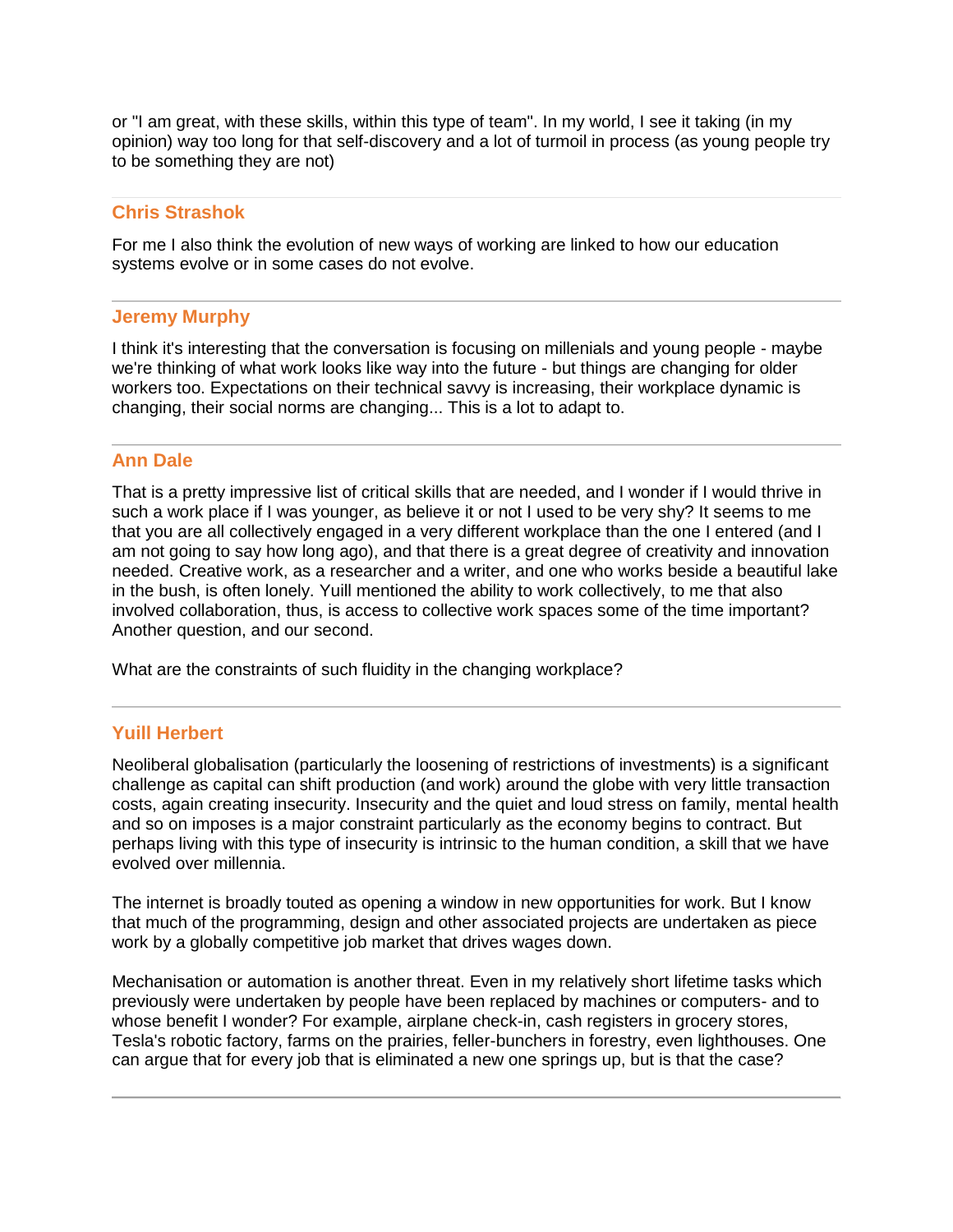# **Caroline van Bers**

Hallelujah, Yuill, You have summarized the current situation very accurately. The role of atomization combined globalization cannot be underestimated.

### **Craig Bennell**

I'm curious about the degree to which employers are starting to care about those things, Ann (i.e., reduced commuting times, GHG reductions, etc.)? I still have the view that employers value productivity over all else and that it's hard to convince them using any other metric but this. Am I wrong? Is this changing?

### **Chris Strashok**

I would be interested if anyone knew anything about this as well. As with you Craig I still have the view the productivity is the main driver and as you mentioned Ann it appears that employers only feel that an employee can be productive when they can be monitored.

# **Karen Kun**

This question comes down to leadership in the company, as leaders know how to make connections with their team members with one goal being trust building. Leaders also know how to communicate. Leaders also want to develop other leaders. In my opinion, productivity is important (and Canada not doing very well here as of late), yet leaders sharing with team the end goal and collectively figuring out how to get there, while sharing why productivity is important, then setting your team free...to flourish and not be controlled.

#### **Michel Frojmovic**

You said it Karen! The ability to trust your team to deliver quality work without seeing them is part of the revolution that is happening. It's revolutionary because it turns on its head the work environment that we've lived with for over 200 years.

#### **Ann Dale**

Michel, I always choose to trust someone until proven wrong, and I can think of no thing more disempowering than to start from a negative rather than a negative. It is the same as with young children, I expect them to be decent, no matter what age, you try to bring people up to the highest denominator, not the lowest. In many decades of working and trusting my teams, my employees and my colleagues I have only been disappointed 4 times. Everyone has a work plan with deliverables, how they choose and when they choose to deliver them should be up to adults.

#### **Yuill Herbert**

The UK Public service had a very progressive tele-working program set up that involved setting up significant areas of hot desks in major office buildings in London and allowing people to work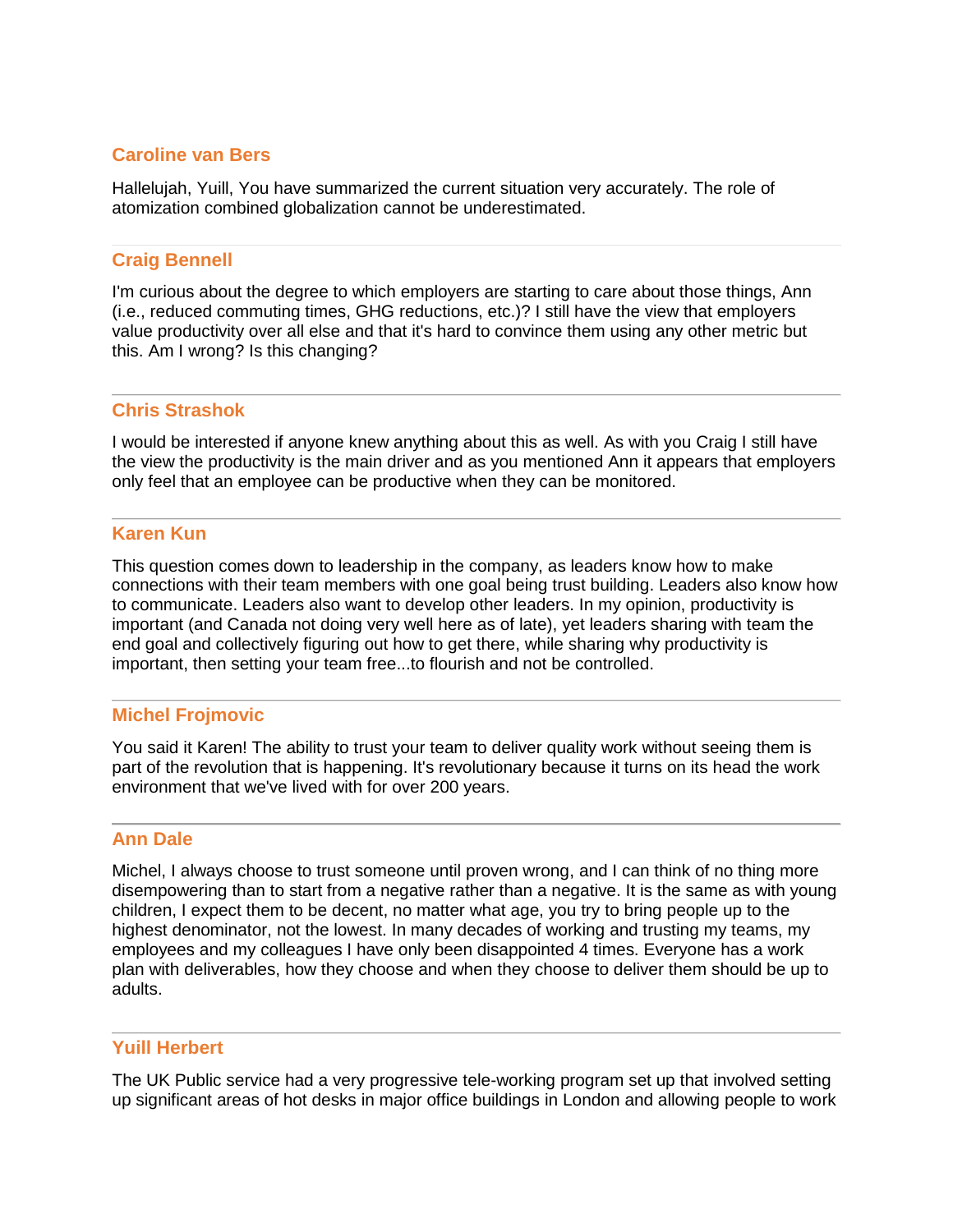from home for if I remember correctly up to three days per week. Ironically, it was driven by the high cost of providing office space in London... It does illustrate how there can be different drivers to get at the same thing.

Collective pensions is an interesting idea- in a sense I guess this is what CPP is. But in the same way there are co-working spaces, could there not be co-retirement plans like you suggestanother project!

### **Giovanna Mingarelli**

I think collective workspaces are definitely important - just as much as the ability to connect virtually via platforms like Google Hangout or Skype. The key is finding the right set of tools to enable us to do our work and to also feel connected and supported by our peers and colleagues. Part of this is changing the way we interact with one another on a day by day basis.

According to a recent study, co-written by Pennsylvania State University's Aparna Joshi in the Journal of Applied Psychology, it's argued that people working in virtual and remote scenarios can be really supported with more one-on-one time to review their work - or to just touch base about how things are going.

If it's available to us, we can also make time to connect socially with our co-workers or colleagues out of office hours - during events after work or on weekends. Planning retreats regularly is also a great way to keep people connected.

### **Karen Kun**

Thumbs up to you Giovanni for continually backing up what you are talking about with research (I am not that organized).

Connected to G's point above...I think young people need to understand schedules...and with self-direction how to fit a productive week into 37-40 hours a week. Many may choose to work more, yet understanding what you can accomplish in that time period is important. With that, knowing what stage of life you are in (and your personality) of the "saying yes" phase and the "No" phase. Earlier stages (projects needing buy-in, wild ideas to be tested, early career), one likely needs to say yes to a lot to get exposure and experience. Yet there is a transition, while I think many struggle with making, which is BEING FOCUSED and learning to say no. There is a balance between taking a lot on (which is great and usually can connect many dots) and being focused. These would all be elements I would see schools bringing in self-discovery processes.

# **Giovanna Mingarelli**

Thanks, Karen! Yes, I completely agree that people need to have a real understanding of their personality (i.e. motivation, planning skills, disciple and even space) in order to be healthy, happy and productive in the workplace - virtual or otherwise. Learning these skills early on in school could definitely be useful to young people in grappling with the future of work.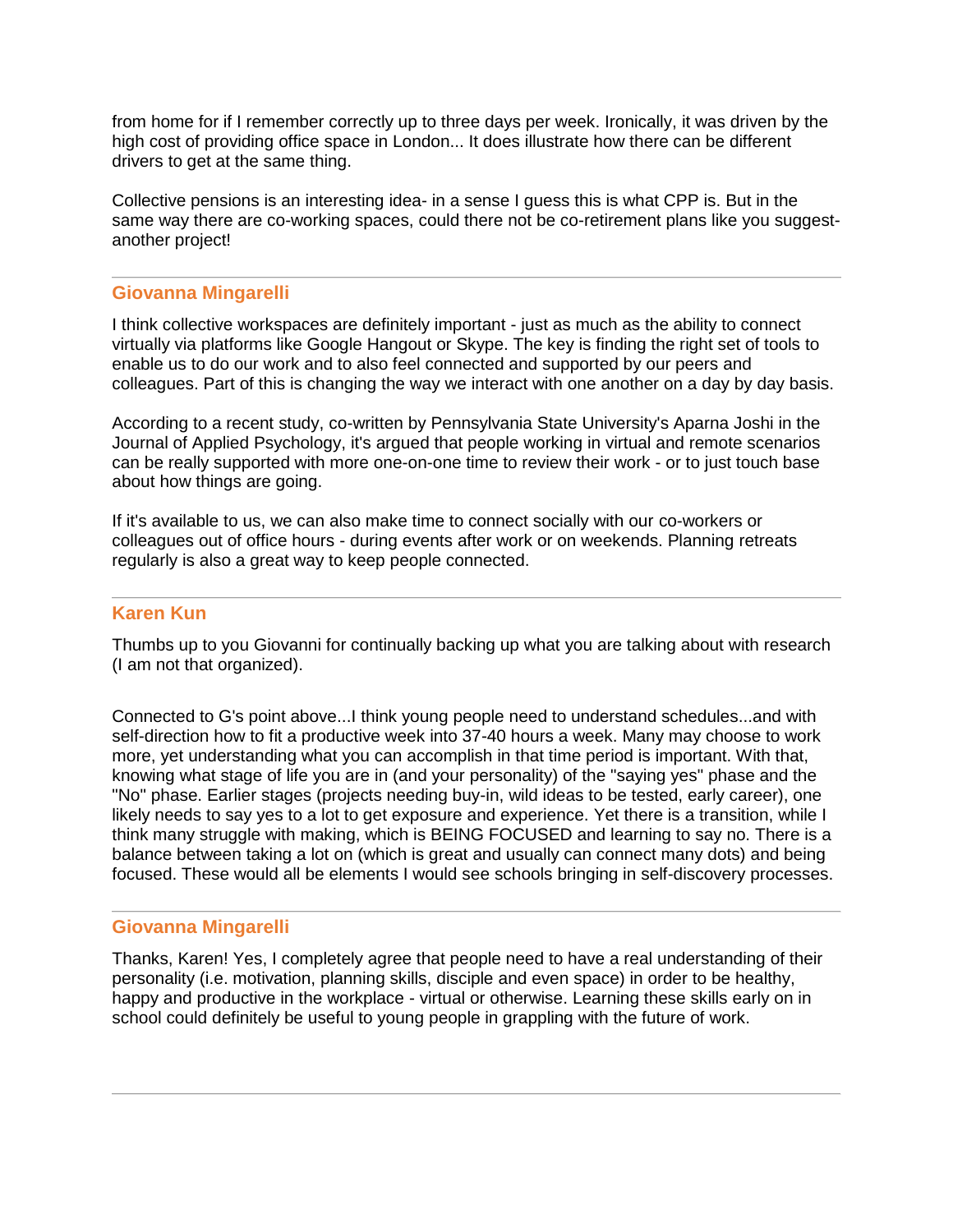# **Chris Strashok**

Those are great points Giovanna. When I think of it most of the contact I have with my colleagues has to do with work. Nobody just calls me up to say how is it going or ask about my weekend. This is in contrast to when I worked in an office and there was always this "water cooler" talk that brought a social element to the space.

Thanks for that.

### **Craig Bennell**

For all the value that comes with being able to work virtually, I find that this sometimes creates challenges when it comes to collaboration...for me, there's nothing like face to face time to work collectively on a problem.

### **Chris Strashok**

Yes I enjoy the freedom of working from home but I find any time that I have face to face time with the people I am collaborating with I feel recharged and energized with new ideas to move forward with.

#### **Michel Frojmovic**

I too have worked from home for 20 years. I do find that face time offered by tools like Skype, or Apple's "FaceTime", or any videoconferencing facility all help create synergies. Though none fully replaces being in the same room as another colleague.

### **Caroline van Bers**

I agree with Craig and this is to some extent done at the University of Maastricht where students have led seminars for more than 15 years. Have a look http://www.maastrichtuniversity.nl/web/ [... cation.htm](http://www.maastrichtuniversity.nl/web/Main/Education.htm)

#### **Karen Kun**

I too work from home and couldn't not manage my life any other way (I have the balance I need) - yet a key piece here and a super large topic (again in my opinion) is when kids come into the equation. As this is where working from home makes life way more manageable. A bit like entrepreneurship -- it is not for everyone.

#### **Jeremy Murphy**

Workplace fluidity has pros and cons, for sure. People typically love working at HiVE because it offers a mix of atmospheres: professional, relaxed, social. But it is not for everyone, for example those who require high security, those who engage in work that makes a lot of noise. The people who are able to work here enjoy the exposure to new people, the opportunity to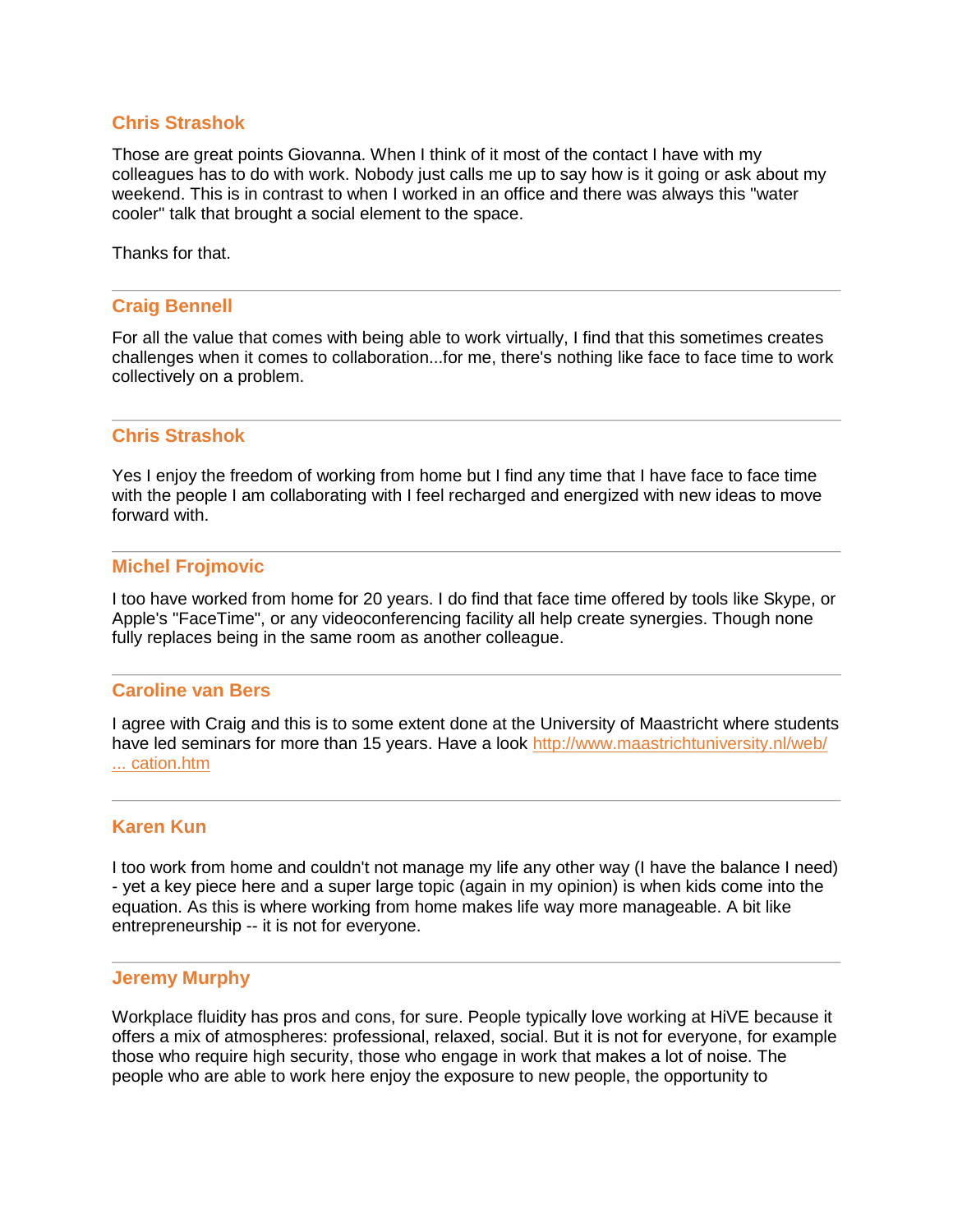brainstorm new ideas with people in totally different sectors and the ability to get almost any business development and support service you need in-house.

### **Ann Dale**

Craig, you remind me that someone once taught me that freedom comes from discipline. I find that working from home requires a greater degree of discipline than a structured office, and yet, there is no free lunch. The benefit for me is that my productivity is much higher, my creativity seems far less constrained, and yet, I miss the more personal collaboration that my technical skills and technology can't quite meet. I wonder if any of us are tracking the reductions in GHG emissions we save by working from home?

Rebecca, can you pick up on the creativity aspect? You are both an urban planner and I don't want to embarrass you, but an internationally acclaimed cellist. My dear colleague won a Juno award for best instrumental album last year. How does the shifting work place foster/hinder your creativity?

### **Rebecca Foon**

This might also tap into the introvert/extrovert phenomenon - where some people thrive in group settings, and some people thrive at home in the comfort of their own space when it comes to being creative - and of course many of us have a mix of both....so nothing is black and white.

With regards to music, the music industry has completely shifted since mp3s and home recording studios became ubiquitous.

Home recording studios allow for many more people to be creative and record their music, due to the fact that it is simply cheaper to record....and anyone can distribute their music or art for free via the internet. So way more people today are making music than 20 years ago...

This has also had huge implications for artists, as music just does not sell the way it use to - so many musicians can no longer make a living making music...or need to find an innovative model to distribute their music that people will support...like Thom Yorke's model for his last solo record through bit torrent.

# **Yuill Herbert**

When I think of the current trajectory of work, it seems to be broadly dominated by insecure, service-oriented jobs with pockets of innovation and creativity for a very small percentage, particularly as resources are depleted- for example the collapse of the forestry industry in Canada. I think therefore we need to redefine work- we need structures and support in doing so, both in formal education and culturally, and in conjunction with this material expectations. There are signs of this everywhere- young people taking up farming perhaps the most visual one. But I think perhaps, and Ann may agree with this, one of our sources of direction in this journey can be Good Work by EF Schumacher: "It is no longer possible to believe that any political or economic reform, or scientific advance, or technological progress could solve the life and death problems of industrial society. They lie too deep, in the heart and soul of every one of us. It is there that the main work or reform has to be done –secretly, unobtrusively."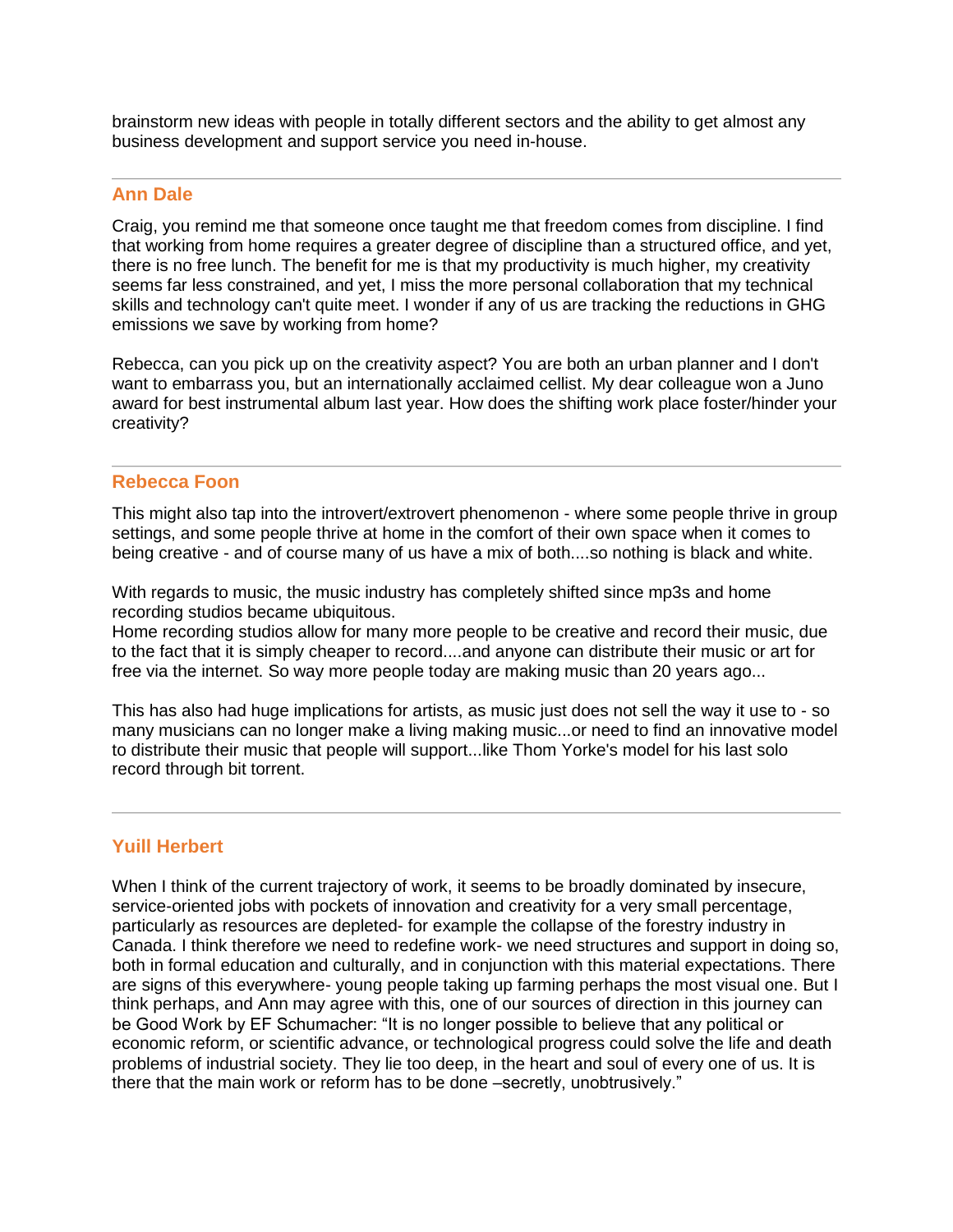# **Jeremy Murphy**

Some of the challenges with fluidity I can think of include:

- -lack of continuity, loyalty, longevity, follow through
- -social media and electronic communication encourage laziness must make a true effort to stick out and do quality work
- -high failure rates of new ventures, high instability in certain sectors = turnover

### **Rebecca Foon**

I agree that education is key to helping students acquire the diversity of skills that are useful perhaps even critical in this continually shifting landscape. I would also add that time seems to be a major constraint now and in the future. Especially when considering key issues like climate change and that we are simply running out of time....

and that we need to be continue to develop and move on innovative work models that address critical issues society is facing.

I think the landscape of ethics also comes into play here - as youth are being presented and growing up with contradictory information and values, shaping different ethics which has implications for the future of work in general...

#### **Yuill Herbert**

I also wonder if we will seen the decline of the 'expert' as people will be required to shift from job to job. Or will some jobs, with expertise that society values, for example in medicine, be ringfenced as stable life time work in which people can collect knowledge and experience over their lifetime, while those in the rest of the economy bounce from one short term undertaking to another? Conversely, bouncing from one short term position to another in a particular field may build a diverse perspective, inhibit stagnation and actually result in a more profound level of expertise. For example, planners like us who have gained 'shallow' experience working with many cities, versus a planner who works for many years in one city and knows it inside out. Both have value, it seems.

# **Karen Kun**

One thing that has either slipped by me or not mentioned yet which I would like to place as high on skills is global worldview and sadly, I see this as lacking in Canada...for the most part. We are a large country and think provincially a lot. Back-packing to me is no longer the answer (great, yet not sufficient experience), a work abroad term, year (also good, yet not enough), today's young people must relatively seamlessly move around the world, to work on a selfdirected project, assist a friend in another country get something off the ground...multiple languages, depth of food knowledge (as a major connector), customs, nuanced understanding of local politics, this is where I see Canada lacking and in our young people too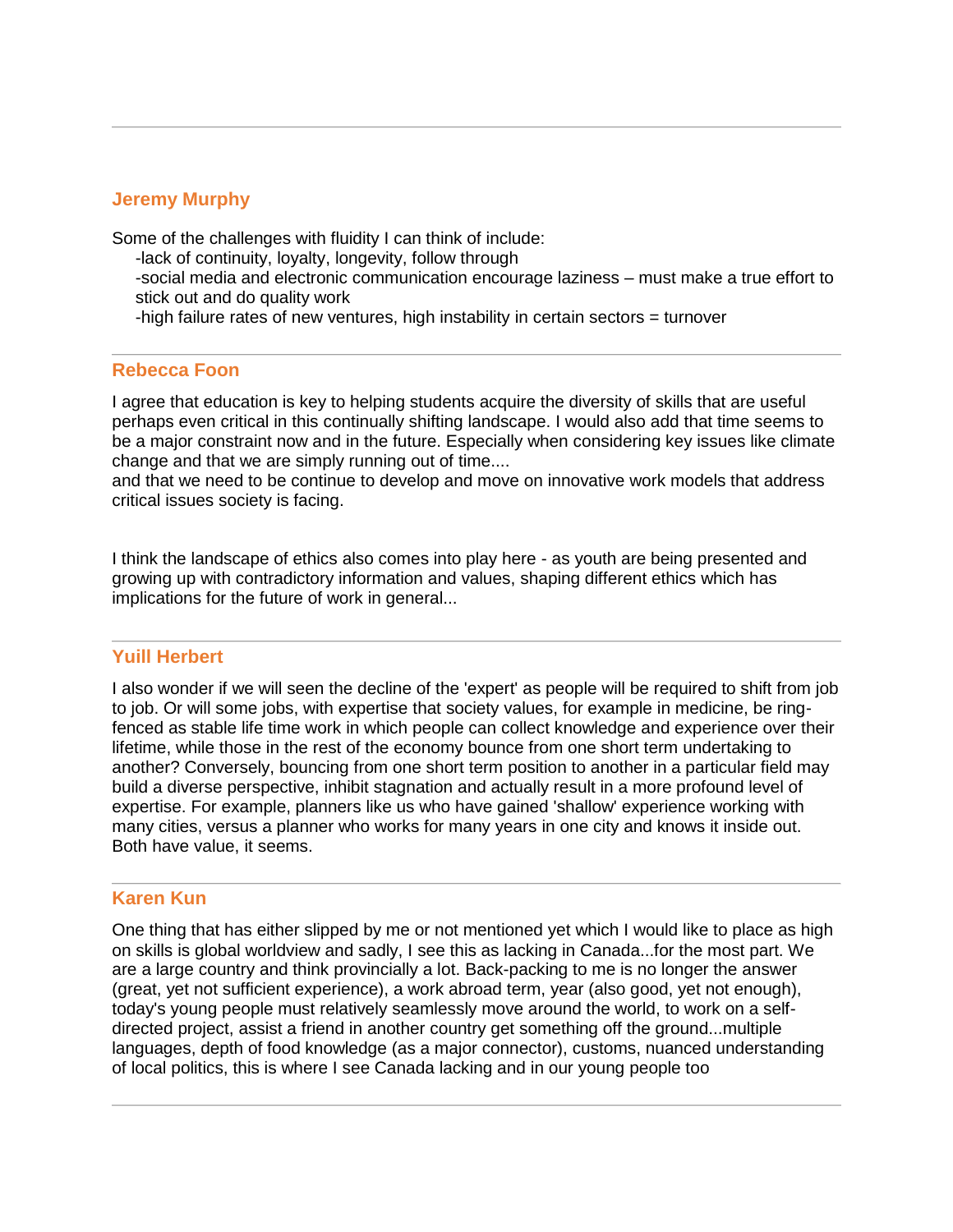# **Michel Frojmovic**

Or hitch-hiking across Canada! There are forces at play that are creating a very controlled and fear-driven environment.

### **Craig Bennell**

I agree that universities need to think more about how we can change the way we educate students to allow them to develop core skills around leadership, independence, confidence, and risk taking. The sort of model that Karen discussed is very appealing. Challenging though, especially given the growth model that most universities seem to adopt (higher costs = take more students/tuition = larger class sizes = challenges in delivering the right sort of education to maximize student success in the long run). Can be very frustrating!

### **Ann Dale**

Okay, what are the new structures that are needed? What about a new system of collective pensions among young entrepreneurs. How can we convince employers about the benefits, especially with respect to reduced commuting times and GHG reductions?

Jeremy, a question from our e-panel, can you name any other collective work places you know of? I can think of the Hub in Ottawa, the Centre for Social Innovation in Toronto.

#### **Jeremy Murphy**

Certainly, there are hundreds of them across the globe, the largest network of which is the Impact Hub (formerly Hub): [http://www.impacthub.net/.](http://www.impacthub.net/)

There are several here in Vancouver including Suite Genius, Network Hub, Waterfront Profile and some less official examples. There are plenty popping up in the states as well. Some have specific markets in mind like sustainability professionals, artists, makers, etc.

#### **Michel Frojmovic**

A number of them have popped up in Montreal's Mile End, often located in older industrial buildings designed for the textile industry (former sweat shops, essentially) supporting an emerging software development/gaming industry. An example: <http://www.station-c.com/>

#### **Jeremy Murphy**

I find with the e-platforms and collective workspaces, there is a lot of drive and oomph at the beginning, but it takes superwoman strength to keep them rolling so they don't die off.

Korice is right - making a successful co-working space is a lot of work, and it is very difficult to profit. Owning your space, instead of leasing, can make a big difference in the long run. CSI in Toronto has been successful with this. You need dedicated board members and staff to make it work.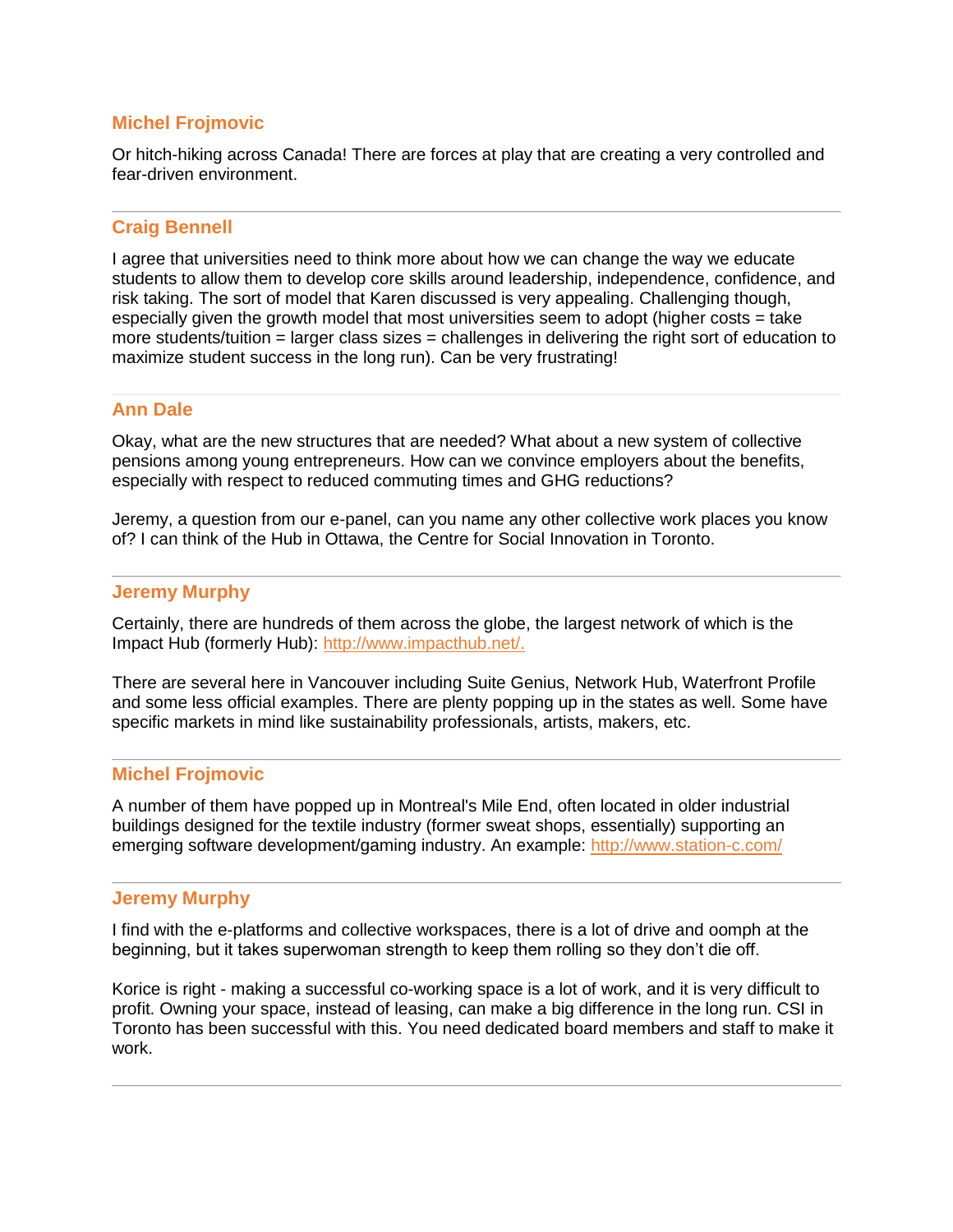# **Yuill Herbert**

Beckie, I wonder if you can comment on how the internet is working for musicians? Are there new mechanisms to sell music and are they working for musicians in general? What is future of work for musicians in this changing context?

### **Rebecca Foon**

Sure, as I mentioned musicians are definitely having a harder time making a living selling their music now with the internet and downloading. Innovative models addressing this issue keep emerging however....

Have you seen this: Nipsey Hussle announced that he is making his new record available for free on iTunes however 100 hardcopies of his new album is available to purchase for \$1,000 apiece (which gets you a bunch of things including a listening session). Innovative? Maybe controversial? Definitely Interesting to see how artists are continually responding to the challenges at play...

### **Ann Dale**

Craig and Chris, you are right, I can't believe it is 2015, and employers are still insisting on people being physically at a desk, for however many hours a day. And forgive me, my beloved university, which is a leader in on-line learning, wants its professors to be physically located in Victoria, British Columbia. I am exempt only because I am so old and crabby:) This is such oldfashioned thinking, my employees always exceeded their planned outcomes, why, because they were given the most precious gift, the gift of managing their own time.

Sorry for the digression. Moving to our third question. What innovative work models do you know of--and why are they innovative? We have already touched on a few, collective work places, 4 day work weeks, think of some of the barriers you have mentioned, what are the ways around them?

# **Craig Bennell**

I'd be interested to hear from Giovanna, Karen, and others about the work models they use in their own organizations, particularly when the team is distributed across locations, or a hub-type approach is used, like in your case Karen? How does it work? What are the pros and cons of that distributed model?

# **Karen Kun**

Happy to share how we do it at Waterlution. We all work from home and try and meet up at my house once every two weeks (I wish it was every week, yet not enough time). Each week, team shares their priority list via email with everyone (which is a dynamic document, for their own time management and for me to see what they are doing and suggest changes if something moves up the urgency ladder). When we had paid Hub Managers across Canada we came to see how important it was to have these people be full-time. We thought part-time role would work yet too hard to manage with time zones and need to speedy responses at time. Now we have our leaders in 10 cities as those running the Hubs. While I love this, ideally we would have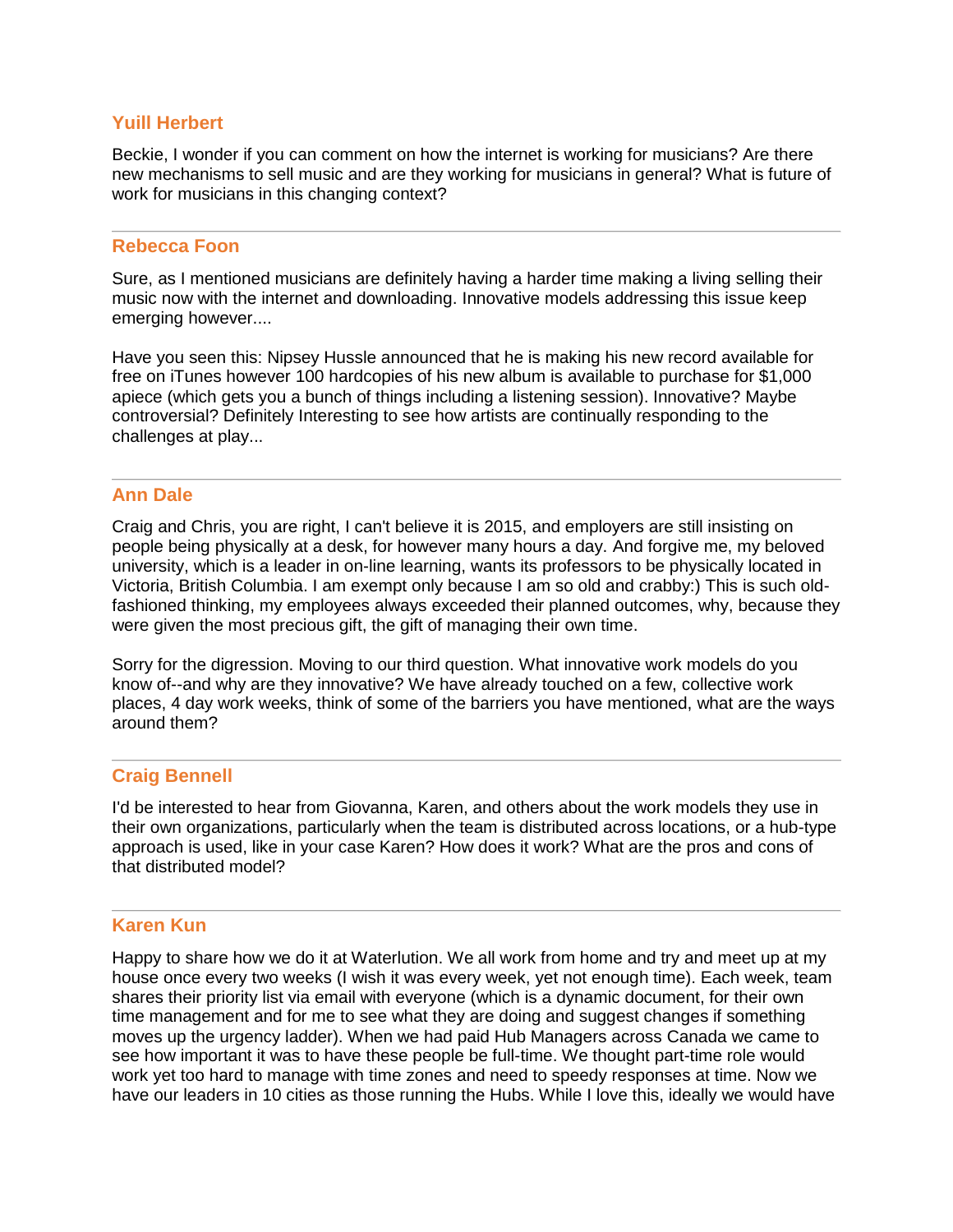full-time person/people in each city as the "growth" person...as our local teams cannot meet all the demand. Finally and most importantly, we work on deliverables. I trust my team. As long as I get a note saying "I will be offline for next hour or two, if you need me call my cell"...I cherish that they can go to gym when needed in day, do groceries at off peak times, pick up a friend at airport. And I trust them to complete needs and work the hours they say they work. A bigger convo, yet I do think this approach could work in large orgs too, yet depends on the leader running teams. And finally, I travel quite often, so I can see others. More economical for me to travel then to bring everyone to Toronto. And finally, always looking for conferences, opportunities where others will pay airfares and we can also gather.

# **Giovanna Mingarelli**

One great work model (which I live by most of the time) is **digital nomadism:** people can work anywhere, provided there's a good Wi-Fi connection. Victoria Yershova, who runs Digital Nomad Hub, says there are three types of digital nomads — freelance professionals (programmers, writers), online entrepreneurs and remote employees who started out in the office but are now roaming the world. I fall into the second category:

Through M&C Consulting, I spent the last three years working in between Ottawa, Canada and Geneva, Switzerland. I would spend about a month and a half in each country, back and forth, with clients in each country. With the support of local consultants, it was a fairly easy process to manage. In Ottawa, I also have virtual office space and a remote secretary to help triage my calls and schedule. I also often work out of Ottawa's Living Labs at 1125@Carleton or coffee shops, which can be nice (or not, if it's too loud).

One pitfall here is drawing a delineation between work and leisure time. Going back to Karen's point, it's easy for the work day to never end – you need to create a set schedule for yourself, with delineated tasks (its easy to use platforms like Focuster (Beta) to help with this).

While this a great model, there are definite downsides, like late night work meetings: when I would begin work in Geneva at 8:00 am, that was 2:00 am in Ottawa – so the work days were always off. Alternatively, at times I would need to take a call at 6:00 pm EST - which was midnight in Geneva!

There are three important things to ask yourself if you're considering this kind of work model:

Do I have the discipline to work on my own? Motivation do I have the motivation to do what it takes to propel my business forward? Can I make space for work AND myself, as a digital nomad?

# **Ann Dale**

Giovanna, and I would add do I have the courage? I love the concept of [b]digital nomadism, and wonder how we can expand it more. I am privileged to share space with both Giovanna and Craig at 1125@Carleton, which is where I met Karen. Another point, how does one avoid the hyper connectivity the digital world gives us, which I find can lead to hyperactivity on my part- another balance. To create boundaries between my work and personal life, I use hard exercise at the end of when I have achieved my outcomes, and then exercise as a boundary. Another small thing that improves my virtual life, without interruptions, I do believe that one is probably 1 and 1/2 times more productive, and without any external validation you can work for very long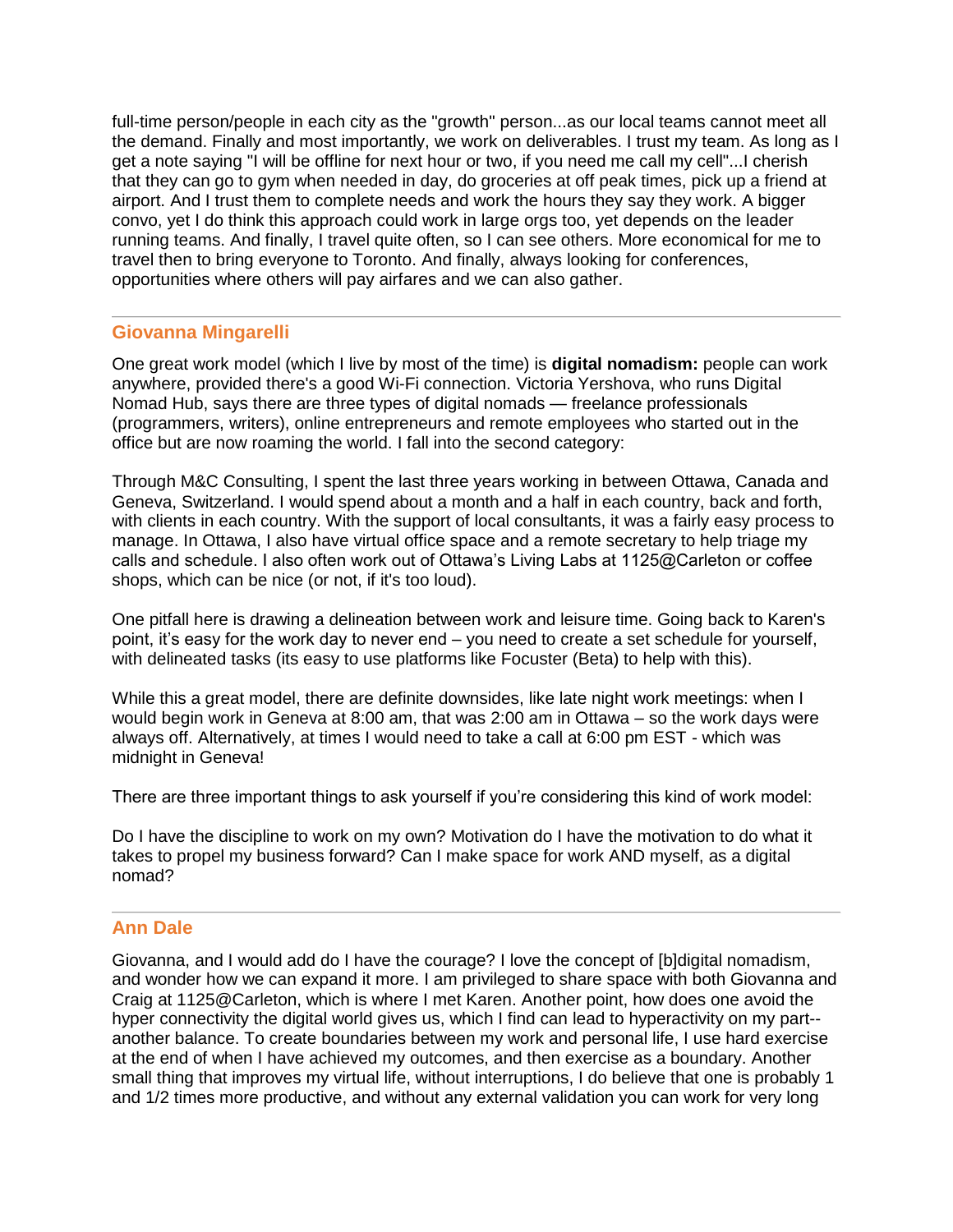hours. I now create a short and long list, and when I have completed my short list for the day, I stop, hopefully avoiding more crabbiness with dear colleagues:)

### **Caroline van Bers**

In general, knowledge based organisations, like many of ours around the table, are in a better position to institute flexibility wrt. flexible hours and flexible locations. And it is often the smaller organisations that are more flexible, as I was able to be when I ran a consultancy with 11 staff. The university in which my office is now located (we are an association within it) is not so flexible. It is funded by the state and therefore has to abide by its rules so it is basically about getting around those rules (with the director turning a blind eye or helping to create a legitimate arrangement to make this possible), and the staff do sometimes succeed. I suspect it is the same in Canada.

# **Michel Frojmovic**

In the non-profit / social sector the willingness to embrace the concept of a virtual work place is an innovation born out of necessity. (And, by necessity I mean having to choose between lease payments and institutional existence). A wide world of possibility is opened up once a CEO and/or Board are willing to let go of the perception of bricks and mortar as a necessary condition for organisational continuity and status. The absence of job security and pensions are a different story. As a country, we are far from having figured out that conundrum as yet, other than discussions regarding a more robust CPP.

#### **Ann Dale**

Michel, with respect to pensions, I am going to throw this one back at Yuill. Why can't a scheme be set up with a cooperative such as VanCity, in which independent entrepreneurs, practitioners, artists could pay into, and have the security of collective investments which spread the risk. Wynne in Ontario is proposing such a scheme, because of the lack of federal movement on creating a national scheme. Why should some have access and not everyone, reminds me of a paper we wrote, Sustainability for some and not all?

### **Yuill Herbert**

Not a bad idea at all, but wouldn't your last line discourage against such an endeavour as it would discriminate in favour of those entrepreneurs with the resources to invest in it, versus a truly collective scheme which needs to operate at the level of government. Which makes me think the idea of a guaranteed national income is the way to go. That would change the future of work!

# **Ann Dale**

Yuill, a very very elegant quote, thank you for sharing. Interiority versus exteriority, or a dyanmic balance? My head is spinning with all the wonderful ideas, and Korina, in our e-audience, introduced the idea of collective e-spaces with some links which we will pick up on when we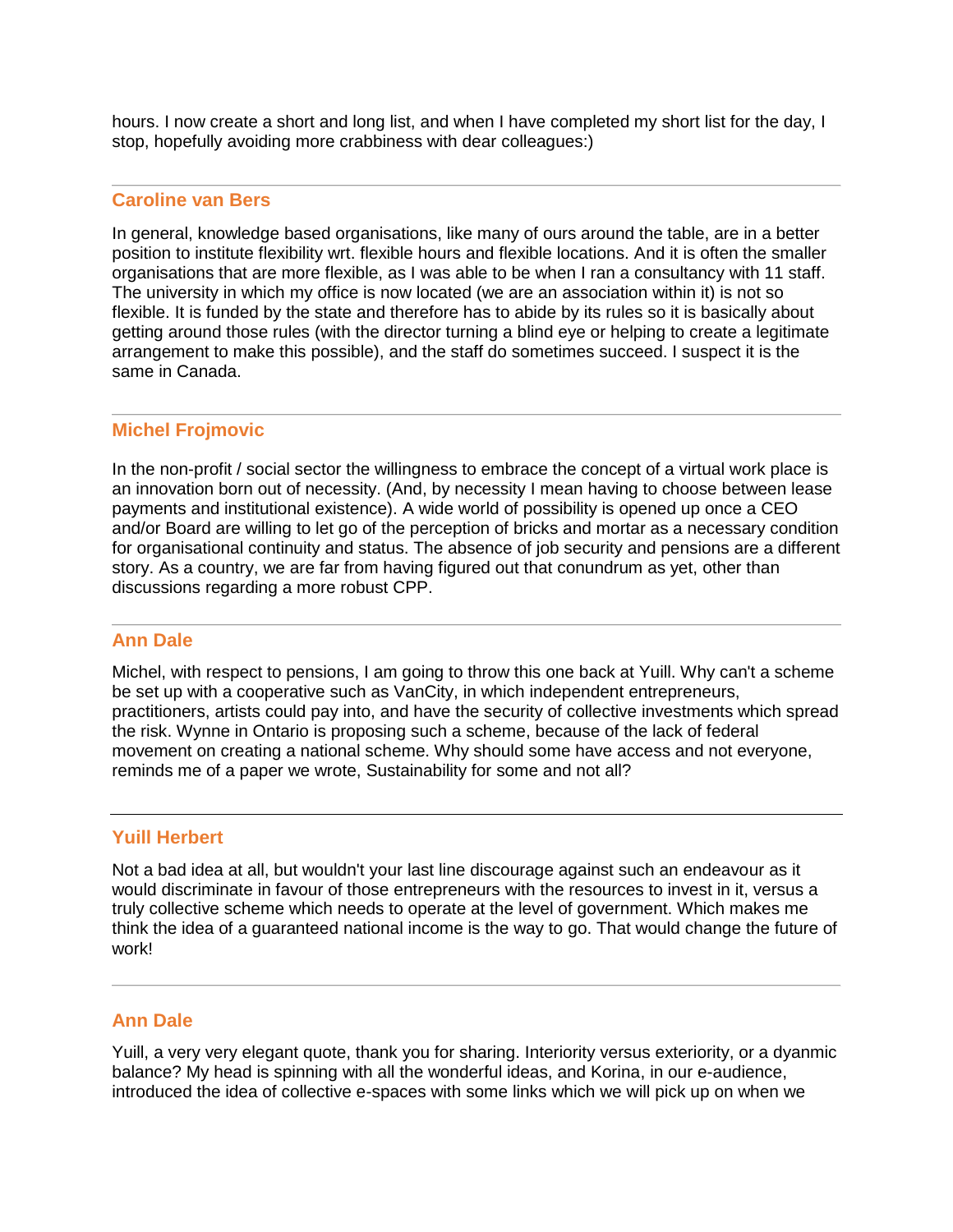publish our conversation. As well, the tension between the freedom of the individual working from home and the collective.

Moving to our last question, what opportunities do you foresee in the next decade for young people?

# **Jeremy Murphy**

Some things that come to mind:

- many new kinds of work/jobs are be created to explore. A lot of these are in transdisciplinary fields that are splicing together different types of new sectors, or bridging old and new sectors.
- ability to lead in tech innovation to offer any workplace an advantage/something of value.
- opportunity to combine intergenerational thinking and experience for application in new creative ways.
- acceptance of entrepreneur model: more and more impetus to start up, less fear of failure.
- social impact work: do the work you love. This seems to be increasing in availability and popularity.

# **Karen Kun**

I agree with all that Jeremy shares here (hi, from earlier to you, J). And, I think young people need to think about their unique offering in the world -- what will that be? what gives you energy, what does a meaningful life look like? Back-cast, how will you get there (it is this part that will help on the "how will I make a living" part of the equation)? I think as the world is changing, being more driven by your unique contribution to the world (which may pay you in an institution or outside, part of the self-discovery journey and we need both) and less career-ist. Influencing the system is a large part of the future and this connects to life's work. What is one's life work? And I think if this is being asked, supported, experienced, reflected on in teenage, early 20s years, we will have a more cohesive bunch of young people confidentially setting their own path.

# **Craig Bennell**

Every time I find a way to balance work and life, Ann, I have another child and it all goes down the tubes! It's massively important though. I like your approaches...much more tangible than mine. I'm going to try the short and long list...right now, I just go with very long, long lists.

I think the opportunities out there for young people are amazing, and although educational institutions (perhaps universities more than colleges) are not moving as quickly as we might to better prepare students, I do think that more and more initiatives, like 1125@Carleton, are springing up on and off campuses that provide young people (students and non-students) with an opportunity to develop the skill sets we spoke of earlier in the conversation. We need more of these spaces/places to complement that important work that is being done in the classroom. This mixed approach to education (including mentor-based learning opps) will go a long way in overcoming some of the barriers that have been highlighted.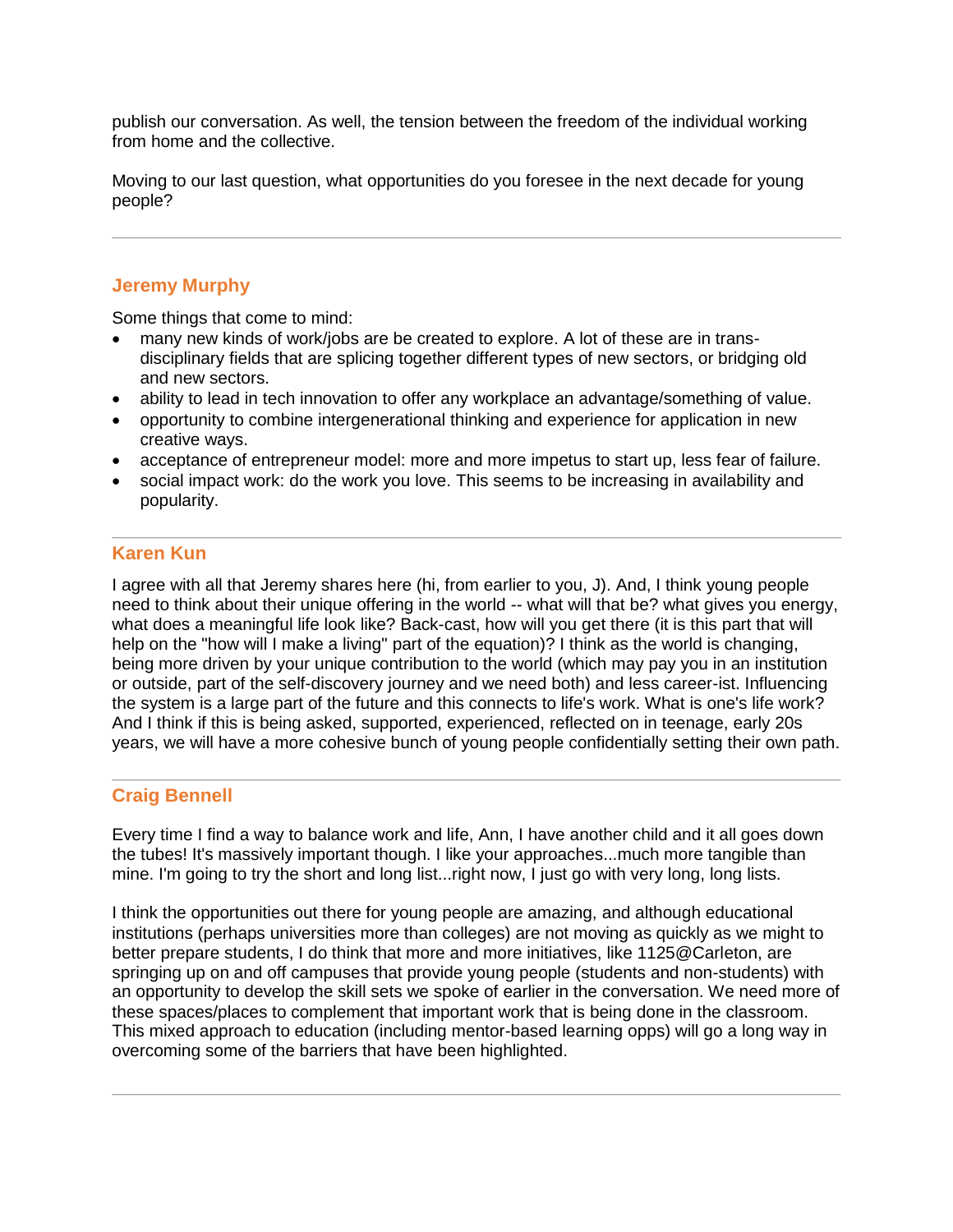# **Caroline van Bers**

On the one hand, it is heartening to see all of the new opportunities that have arisen in the last decade allowing esp. young people to express their creativity and entrepreneurship by starting their own (e)business. Necessity is the mother of invention and some of this is being stimulated by a less secure economy and fewer traditional' work opportunities for young people (and older people as well).

On the other hand, there will be a lot more competition for fewer jobs, so we really need to be thinking in terms of bigger transitions and I am hoping it will be in the direction of Ostrom's regional economy or the social economy, but there are these monoliths of neo-liberal capitalism still blocking our way. It is still difficult to see around this.

# **Michel Frojmovic**

I recently hired a recent graduate for a particular project. Her CV was incredible! It consisted of a melange of degrees I'd never heard of, and a knowledge of tools that did not exist 10 or even 5 years ago. She was basically a modern day librarian, but without the horn-rimmed glasses, without the books, and with no desire to "shush" anyone.

New careers are being created monthly- but the career counselor down the hall at high school or university does not know about them.

Here are a few links to stories about "The Future of Work":

- 1. CBC`s Spark with Nora Young (Podcast). [http://www.cbc.ca/radio/spark/221-the-future](http://www.cbc.ca/radio/spark/221-the-future-of-work-workplace-science-rethinking-recruiting-and-the-resume-the-automated-workforce-live-work-homestead-design-the-information-economy-1.2847867)[of-work-workplace-science-rethinking-recruiting-and-the-resume-the-automated](http://www.cbc.ca/radio/spark/221-the-future-of-work-workplace-science-rethinking-recruiting-and-the-resume-the-automated-workforce-live-work-homestead-design-the-information-economy-1.2847867)[workforce-live-work-homestead-design-the-information-economy-1.2847867](http://www.cbc.ca/radio/spark/221-the-future-of-work-workplace-science-rethinking-recruiting-and-the-resume-the-automated-workforce-live-work-homestead-design-the-information-economy-1.2847867)
- 2. Globe and Mail. Report on Business. A series of articles. <http://www.theglobeandmail.com/report-on-business/careers/the-future-of-work/>
- 3. Time Magazine. A series of articles. [http://content.time.com/time/specials/packages/article/0,28804,1898024\\_18980](http://content.time.com/time/specials/packages/article/0,28804,1898024_1898023_1898169,00.html) [23\\_1898169,00.html](http://content.time.com/time/specials/packages/article/0,28804,1898024_1898023_1898169,00.html)

# **Ann Dale**

As academics, I think we have 'heard' loud and clear about the mismatch between postsecondary education and the new skill sets that are required. My university is a cohort-based model, which demands unprecedented collaboration between students, an important skill. Seems to me we all have a long way to go, however, perhaps offering a self-designed and organized practicum placement, either internationally or domestically, for which they have to find their own funding. If they can't, then write about what worked and didn't work. Reminds me Karen and Giovana when I first met you and both of you stated how ill prepared students were for becoming entrepreneurs!

# **Giovanna Mingarelli**

There are 9 million Millennials in Canada - many of whom are digital natives. It's predicted that by 2020, Millennials will make up 50% of the workforce globally. I see young people having the flexibility of different work models (like collective workspaces, digital nomadism, remote work,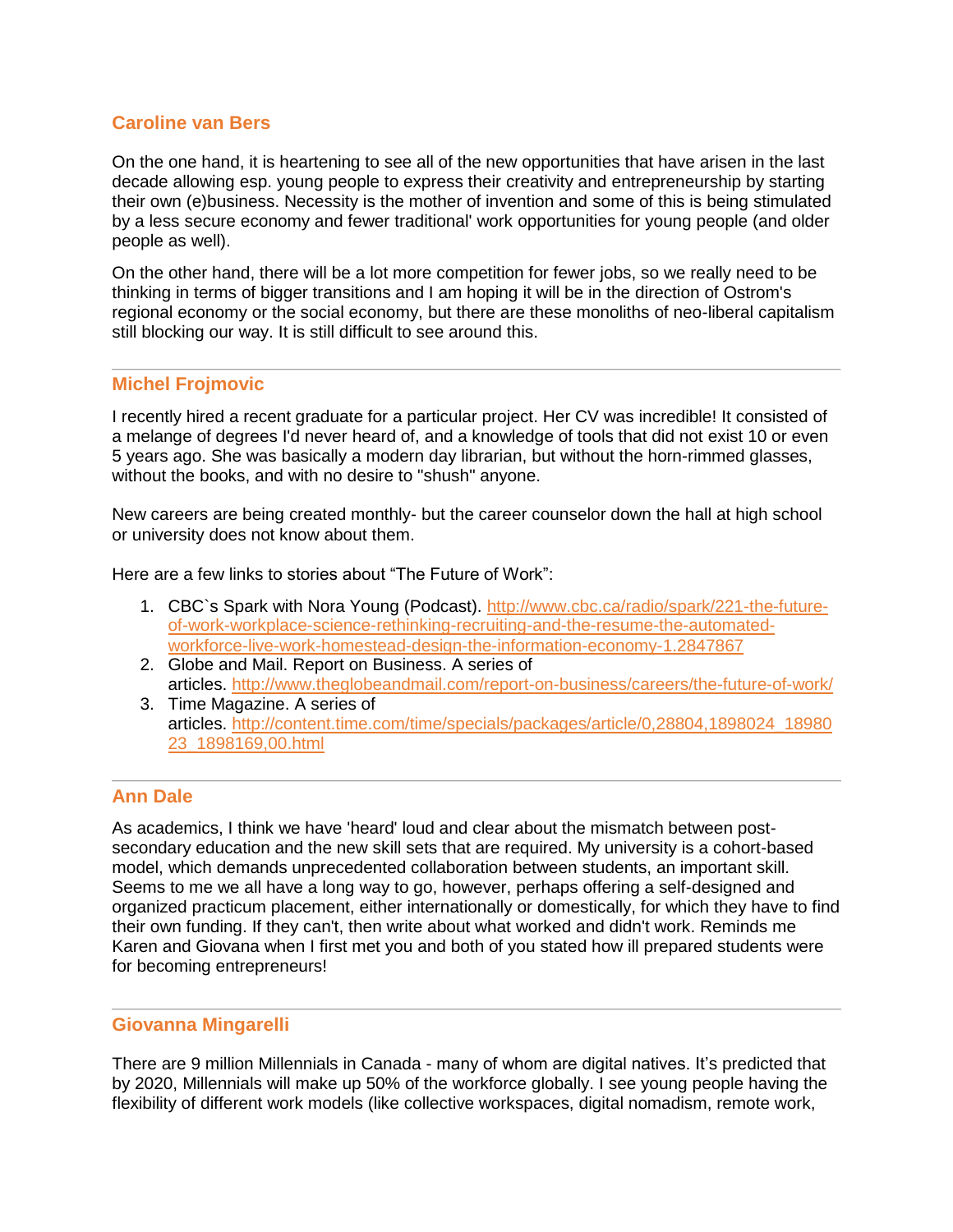and the like) as well as new tools and motivations to engage in the workplace. A McCann World Group Study of Millennials (2012) from all corners of the world identified the three key motivations that connect Millennials globally, these are: justice, authenticity, connections and community - many values which will likely help enrich traditional workplaces.

I also see the booming Internet of Things industry could result in youth having access to many more intelligent tools and insights from myriad data sets and analytical tools to do their work, with increased efficiency and speed. While tools and information can make work more efficient, we'll need to continue to be mindful that Millennials often gravitate to organizations and employers who are not only supportive of a good workplace environment, but who are also seen to be engaging in social activities that have meaning. This is resulting in a greater need for employers and organizations to highlight and build corporate social responsibility campaigns into the fabric of the work they do.

### **Jeremy Murphy**

This is interesting. I wonder how true it is? Or perhaps, if these words mean the same things to milennials as they do to people of older generations. Justice, in a time where fairness is in question perhaps more so than ever before. Authenticity, in a time where it is sometimes difficult to find accurate information, despite the deluge of it, and quality information, despite (or perhaps due to) the deluge of 24 hour news. Connections and community in a time when in-person communities are drifting apart, despite increased proximity, and in a time when virtual connections rule. These are significant challenges to overcome and/or adapt to.

### **Michel Frojmovic**

That's an astute observation Giovanna. I do see expressions of those three values - justice, authenticity, connections and community - in the under 30s I work with. Not that they're absent from the over-30s crowd, but I see them most explicitly with a younger generation aiming to extract from their careers intangibles other than status and stability.

### **Jeremy Murphy**

I think one important opportunity is that work is becoming more social in many sectors. There seems less of a need for formality and work/social divide. However, this means that employees need to know how to strike a balance between professionalism and appropriate social behaviour. You need to be able to work, relax and party in manners that abet good work relationships and products.

#### **Caroline van Bers**

Here is a quote from the **We Economy** that may be relevant for this discussion:

<http://www.we-economy.net/>

"Elements of the We Economy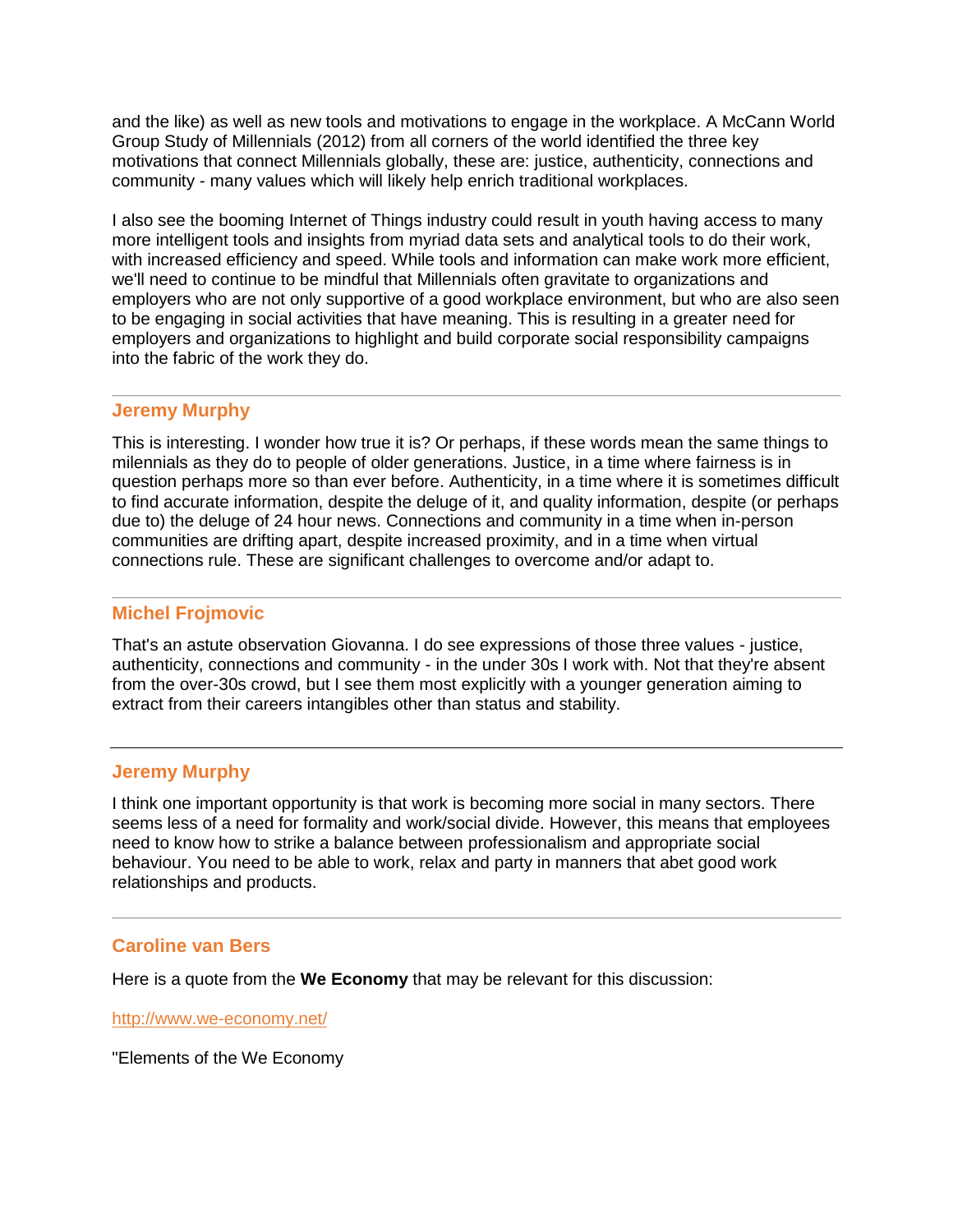- The sharing economy matches idle resources with needs. Access to use is more important the individual ownership Instead.
- The maker movement is democratizing innovation and making it possible for virtually anyone to develop, manufacture and sell products.
- Co-creation and broader participation in the development and production of solutions is possible in digital networks
- The circular economy sees business as an ecosystem where everything and everyone are ultimately interrelated and interdependent.
- Social enterprises work to make services and goods accessible to as many people as possible – rather than maximizing profits.

A lot of experimentation is going on, and not all companies and business models will have staying power. However, looking at the big picture, it's hard to imagine that elements of these approaches will not become part of the new normal way of doing business. "

# **Ann Dale**

Well, we are coming to the end of this conversation, and the last in a series of e-Dialogues we have been leading over the last two years. We will be convening people virtually and in person on February 27th, to begin drafting The Solutions Agenda, a 10-page action agenda for Canadian decision-makers if they are serious about sustainable community development. Your contributions have been invaluable and we value the time you have taken out of very busy schedules. And thank you, Caroline, for coming all the way from Germany:)

Any last comments or words of wisdom before we convene?

# **Chris Strashok**

As we approach the end of the dialogue, I thought everyone might be interested in see a 'word cloud', capturing the main thoughts and ideas of the conversation. The sizing of the elements in the word cloud indicate the amount of references. It's obviously a tool that works very much on the 'overview level', but it works as a visual summary.